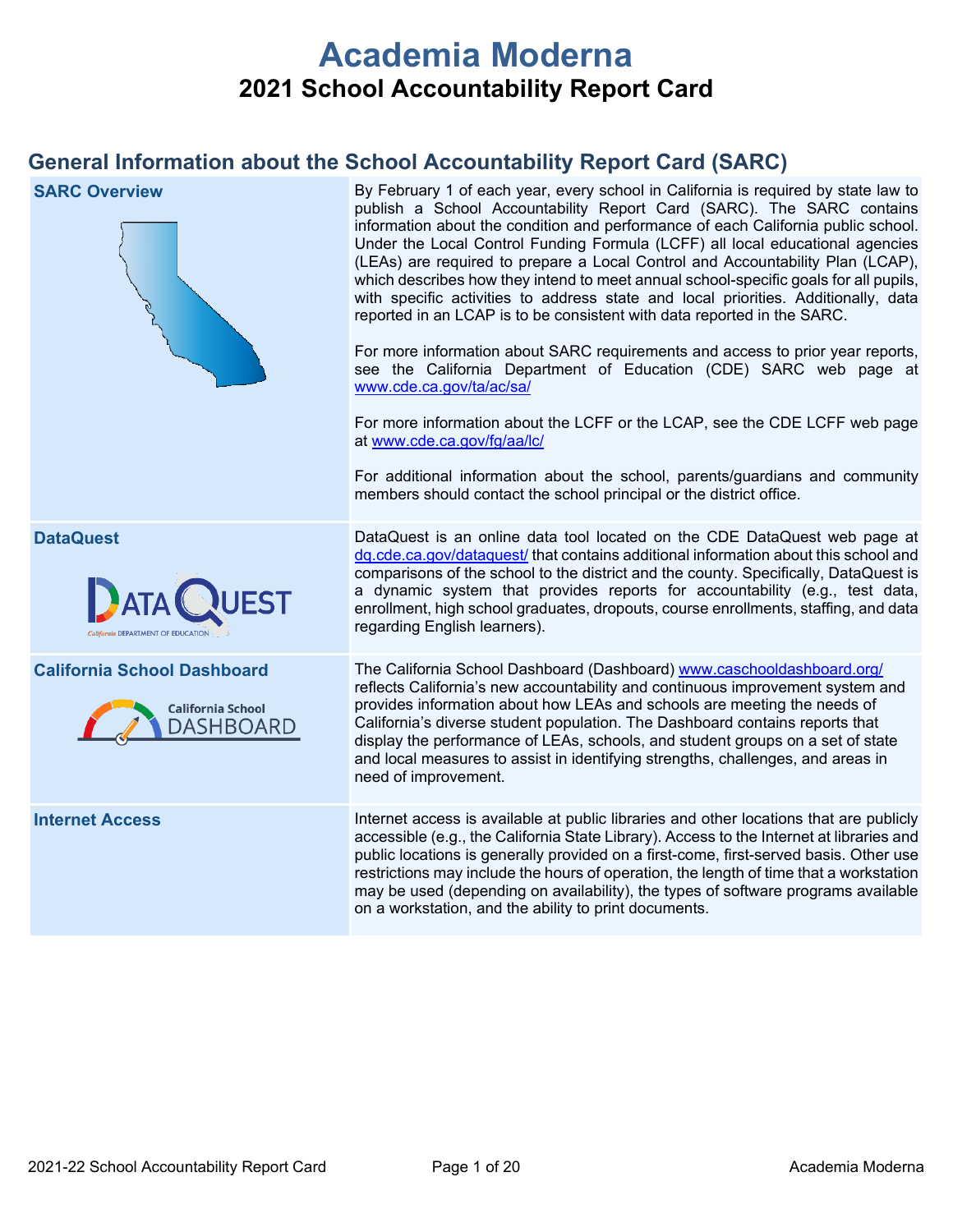### **2021-22 School Contact Information**

| <b>School Name</b>                       | Academia Moderna              |
|------------------------------------------|-------------------------------|
| <b>Street</b>                            | 2410 Broadway                 |
| City, State, Zip                         | Walnut Park, CA 90255-6342    |
| <b>Phone Number</b>                      | 323-923-0383                  |
| <b>Principal</b>                         | Tanya Esqueda                 |
| <b>Email Address</b>                     | t.esqueda@academiamoderna.org |
| <b>School Website</b>                    | http://altaps.org             |
| <b>County-District-School (CDS) Code</b> | 19647330120097                |

| 2021-22 District Contact Information |                                 |  |  |  |
|--------------------------------------|---------------------------------|--|--|--|
| <b>District Name</b>                 | Academia Moderna Charter School |  |  |  |
| <b>Phone Number</b>                  | (323)9230383                    |  |  |  |
| Superintendent                       | Rachel Villalobos               |  |  |  |
| <b>Email Address</b>                 | r.villalobos@altaps.org         |  |  |  |
| <b>District Website Address</b>      | www.altaps.org                  |  |  |  |

### **2021-22 School Overview**

### About Our School

Academia Moderna Charter School (AMCS) is committed to providing our students a first-class educational experience. We accomplish this goal through our educational program. AMCS is an International Baccalaureate (IB) authorized school in the Primary Years Program (PYP). The IB-PYP is a standards-based curriculum that is arranged within six transdisciplinary themes that are universal and applicable across all cultures. PYP students learn international-mindedness through an inquiry-based model that promotes learning as they explore local and global issues within real-life contexts.

AMCS participates in Positive Behavioral Interventions and Supports (PBIS), which is an Alta Public Schools' organizationalwide initiate that focuses on positive reinforcements for expected behavioral expectations and provides students with the opportunity to learn from their mistakes.

Our staff and families partner together to ensure that all students are on the road to college and career readiness success. The partnerships that are formed create a sense of "Familia" where everyone collaborates and works for what is best for our students. Every day is a great day to be a Lion!

Mission: To provide a world-class education for every student through an inquiry and investigation school model that will prepare students to meet the challenges of a global 21st century.

Vision: To create world-class schools for dynamic world citizens in communities of need.

Academia Moderna Charter School (AMCS) is an authorized International Baccalaureate (IB) Primary Years Program (PYP) Elementary School. AMCS educates students from Transitional Kindergarten (TK) through Grade 5. AMCS is located in Walnut Park, California, and is an independent charter school authorized through the Los Angeles Unified School District. AMCS is the elementary school of an IB continuum program. AMCS one two schools that are part of the Alta Public Schools network.

Designed for students ages 3-12, the IB-PYP provides the knowledge, concepts, skills, personal attributes, and the capacity to take action, all of which younger students equip themselves for a successful life now and in the future. Learning through inquiry, a child's investigations across and beyond subject areas will strengthen knowledge and understanding as they explore global, topical, and relevant "big picture" questions, or transdisciplinary themes.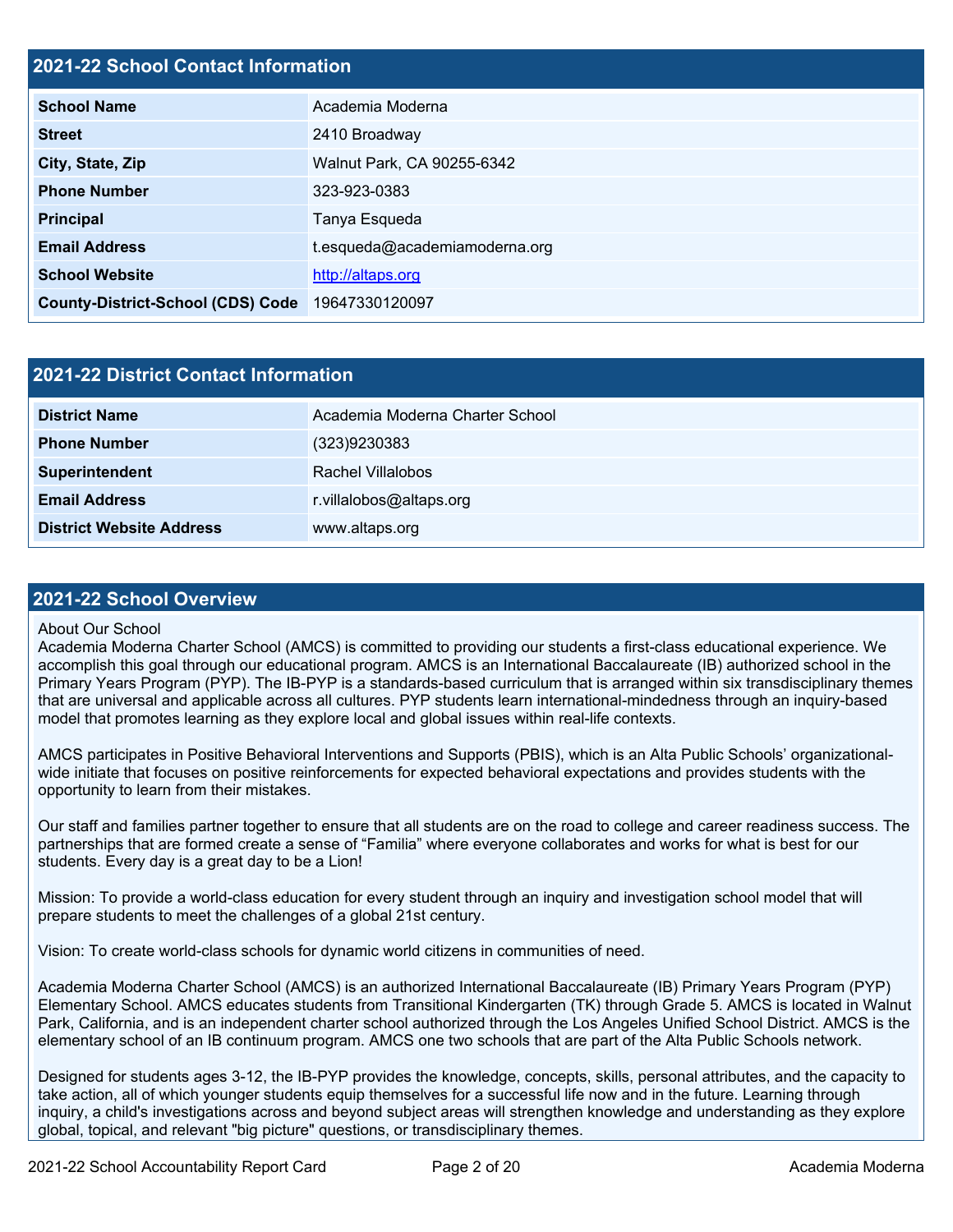The International Baccalaureate Primary Years Programme, PYP provides an ideal foundation for children to become successful, lifelong learners by developing their: social and emotional well-being independence, as they take responsibility for their own learning international-mindedness understanding of the world and their ability to function effectively within it attitudes and dispositions for learning ability to take mindful, appropriate and sustainable student-initiated action language skills.

At the heart of the IB-PYP is the IB Learner Profile. The IB Learner Profile describes a broad range of human capacities and responsibilities that transfer beyond the classroom. The IB learner strives to become inquirers, knowledgeable, thinkers, communicators, principled, open-minded, caring, balanced, risk-taker, and reflective. Through Positive Behavior & Supports (PBIS) we have a PRIDE Matrix where students and staff recognize, support and model these attributes within the school community.

# **About this School**

| 2020-21 Student Enrollment by Grade Level |                           |  |  |  |
|-------------------------------------------|---------------------------|--|--|--|
| <b>Grade Level</b>                        | <b>Number of Students</b> |  |  |  |
| Kindergarten                              | 67                        |  |  |  |
| Grade 1                                   | 66                        |  |  |  |
| Grade 2                                   | 77                        |  |  |  |
| Grade 3                                   | 82                        |  |  |  |
| Grade 4                                   | 80                        |  |  |  |
| Grade 5                                   | 74                        |  |  |  |
| <b>Total Enrollment</b>                   | 446                       |  |  |  |

## **2020-21 Student Enrollment by Student Group**

| <b>Student Group</b>                   | <b>Percent of Total Enrollment</b> |
|----------------------------------------|------------------------------------|
| <b>Female</b>                          | 51.3                               |
| <b>Male</b>                            | 48.7                               |
| <b>Black or African American</b>       | 0.2                                |
| <b>Hispanic or Latino</b>              | 98.7                               |
| <b>Two or More Races</b>               | 0.2                                |
| <b>White</b>                           | 0.7                                |
| <b>English Learners</b>                | 38.3                               |
| <b>Foster Youth</b>                    | 0.9                                |
| <b>Homeless</b>                        | 2.2                                |
| <b>Socioeconomically Disadvantaged</b> | 86.3                               |
| <b>Students with Disabilities</b>      | 8.3                                |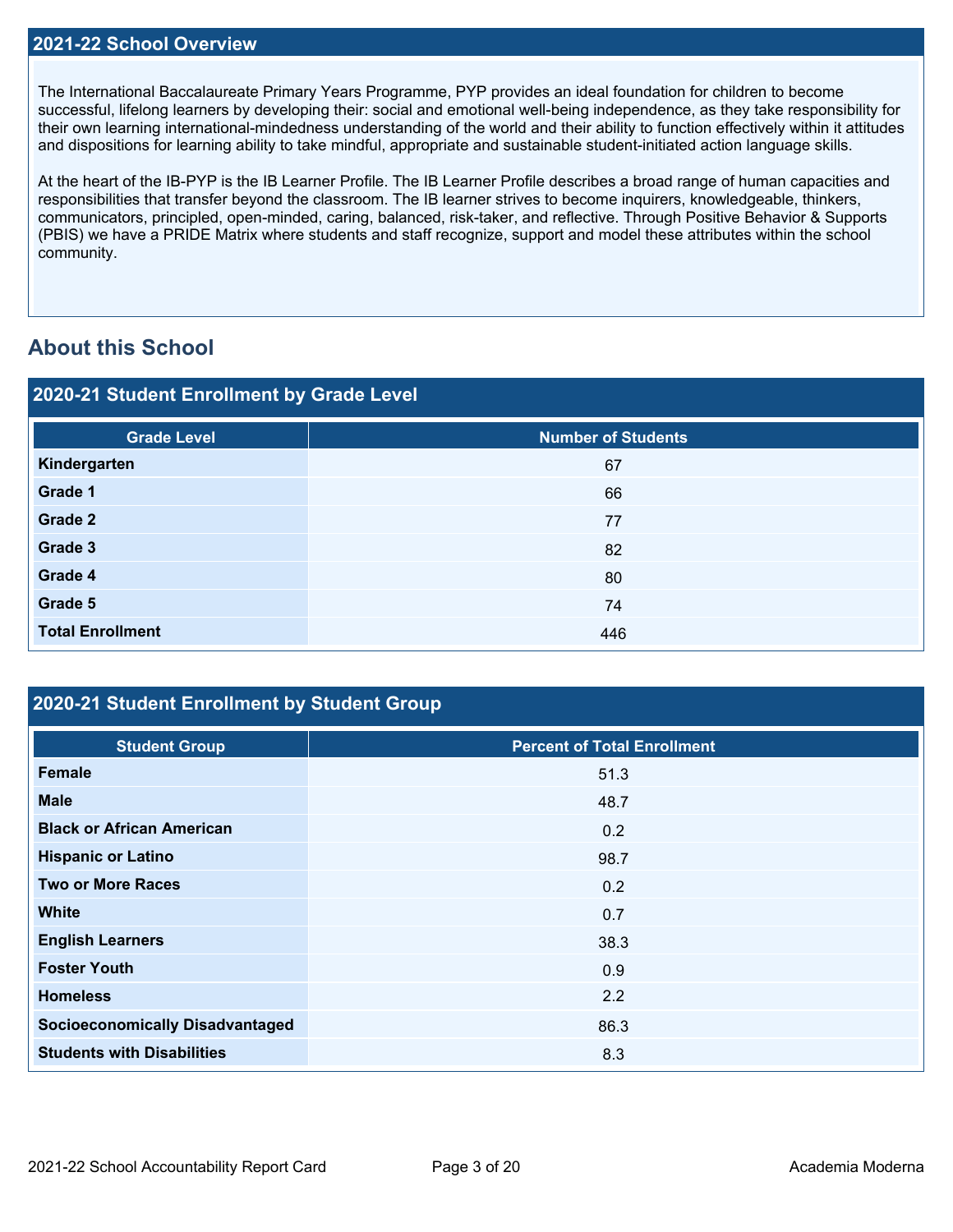## **A. Conditions of Learning State Priority: Basic**

The SARC provides the following information relevant to the State priority: Basic (Priority 1):

- Degree to which teachers are appropriately assigned and fully credentialed in the subject area and for the pupils they are teaching;
	- Pupils have access to standards-aligned instructional materials; and
- School facilities are maintained in good repair

Note: For more information refer to the Updated Teacher Equity Definitions web page at<https://www.cde.ca.gov/pd/ee/teacherequitydefinitions.asp>

### **2019-20 Teacher Preparation and Placement**

| <b>Authorization/Assignment</b>                                                                 | 2019-20 |
|-------------------------------------------------------------------------------------------------|---------|
| Fully (Preliminary or Clear) Credentialed for Subject and Student Placement (properly assigned) |         |
| <b>Intern Credential Holders Properly Assigned</b>                                              |         |
| Teachers Without Credentials and Misassignments ("ineffective" under ESSA)                      |         |
| Credentialed Teachers Assigned Out-of-Field ("out-of-field" under ESSA)                         |         |
| <b>Unknown</b>                                                                                  |         |
| <b>Total Teaching Positions</b>                                                                 |         |
|                                                                                                 |         |

Note: The data in this table is based on Full Time Equivalent (FTE) status. One FTE equals one staff member working full time; one FTE could also represent two staff members who each work 50 percent of full time. Additionally, an assignment is defined as a position that an educator is assigned to based on setting, subject, and grade level. An authorization is defined as the services that an educator is authorized to provide to students.

## **2019-20 Teachers Without Credentials and Misassignments (considered "ineffective" under ESSA)**

| <b>Authorization/Assignment</b>                              | 2019-20 |
|--------------------------------------------------------------|---------|
| <b>Permits and Waivers</b>                                   |         |
| <b>Misassignments</b>                                        |         |
| <b>Vacant Positions</b>                                      |         |
| <b>Total Teachers Without Credentials and Misassignments</b> |         |

### **2019-20 Credentialed Teachers Assigned Out-of-Field (considered "out-of-field" under ESSA)**

| <b>Indicator</b>                                              | 2019-20 |
|---------------------------------------------------------------|---------|
| <b>Credentialed Teachers Authorized on a Permit or Waiver</b> |         |
| <b>Local Assignment Options</b>                               |         |
| <b>Total Out-of-Field Teachers</b>                            |         |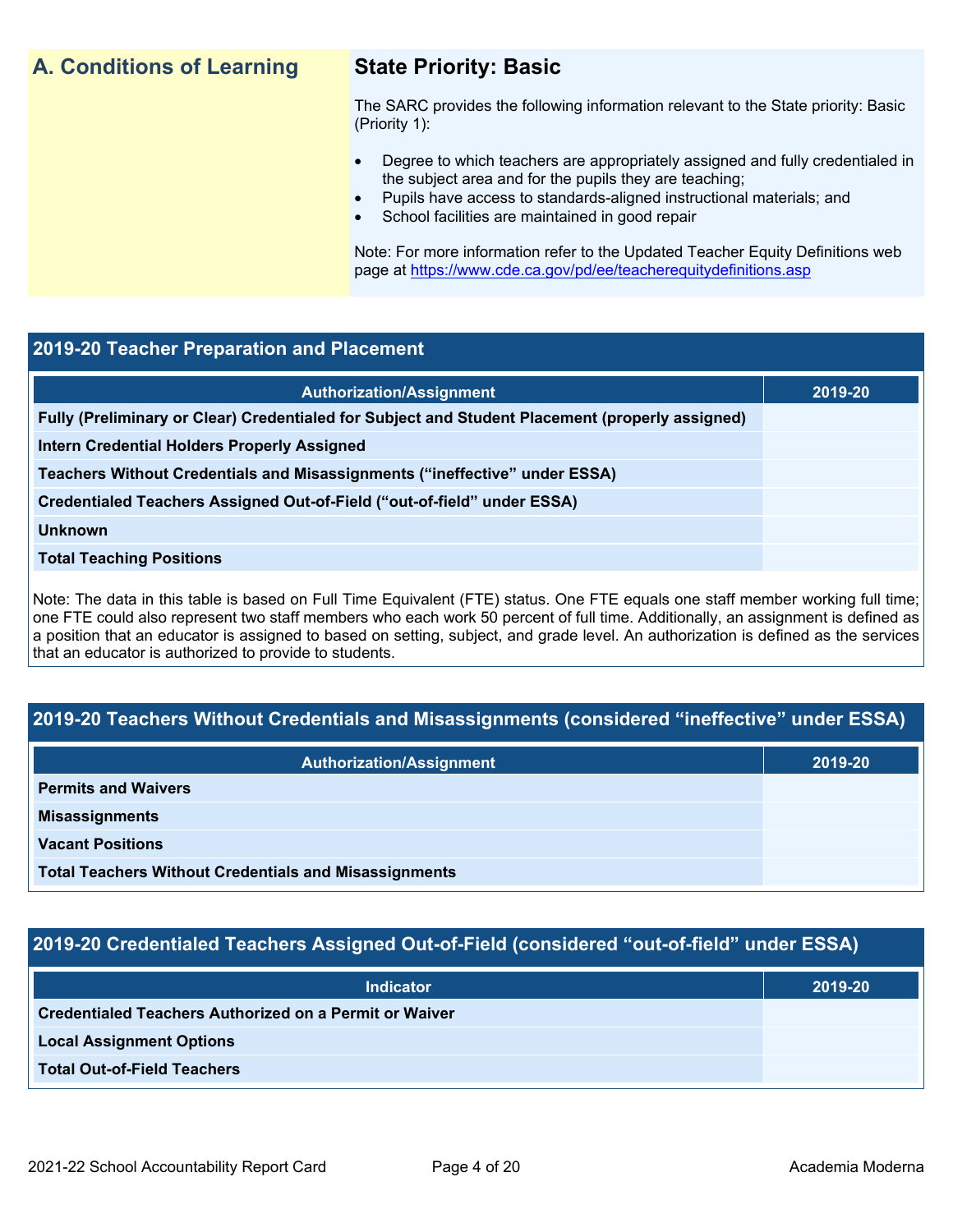### **2019-20 Class Assignments**

| <b>Indicator</b>                                                                                                                                    | 2019-20 |
|-----------------------------------------------------------------------------------------------------------------------------------------------------|---------|
| <b>Misassignments for English Learners</b><br>(a percentage of all the classes with English learners taught by teachers that are misassigned)       |         |
| No credential, permit or authorization to teach<br>(a percentage of all the classes taught by teachers with no record of an authorization to teach) |         |

### **2021-22 Quality, Currency, Availability of Textbooks and Other Instructional Materials**

Currently, we are using the following textbooks and other instructional materials such as

ELA - Publisher/Text - McGraw-Hill/Wonders

ELD - Publisher/Text - McGraw-Hill/Wonders

Mathematics - Publisher/Text - Savvas Learning/enVision

Science - Publisher/Text - Harcourt/Science- California Edition

Social Science - Text/Publisher - Learn to Live/Studies Weekly

Spanish - CDE - World Langauge Content Standards for\ California Public Schools Framework

As mentioned in Physical Education Model Content Standards for California Public Schools Framework from the CDE

Visual and Performing Arts Content Standards from California Public Schools Framework from the CDE.

This year our Instructional Leadership Team (ILT) is reviewing and sampling textbooks/curriculum to adopt for both this school year and next school year. The ILT is currently investigating reading programs and math programs, then moving to social studies and science.

| Year and month in which the data were collected |                                                                                                                       | January 2022                                                   |                                                                                    |          |
|-------------------------------------------------|-----------------------------------------------------------------------------------------------------------------------|----------------------------------------------------------------|------------------------------------------------------------------------------------|----------|
| <b>Subject</b>                                  | Textbooks and Other Instructional Materials/year of<br><b>Adoption</b>                                                | <b>From</b><br><b>Most</b><br><b>Recent</b><br><b>Adoption</b> | <b>Percent</b><br><b>Students</b><br><b>Lacking Own</b><br><b>Assigned</b><br>Copy |          |
| <b>Reading/Language Arts</b>                    | ELA - Publisher/Text - McGraw-Hill/Wonders<br>ELD - Publisher/Text - McGraw-Hill/Wonders                              |                                                                | Yes                                                                                | $\Omega$ |
| <b>Mathematics</b>                              | Mathematics - Publisher/Text - Savvas Learning/enVision                                                               | <b>No</b>                                                      | 0                                                                                  |          |
| <b>Science</b>                                  | Science - Publisher/Text - Harcourt/Science- California<br>Edition                                                    |                                                                | <b>No</b>                                                                          | $\Omega$ |
| <b>History-Social Science</b>                   | Social Science - Text/Publisher - Learn to Live/Studies<br>Weekly                                                     | <b>No</b>                                                      | $\Omega$                                                                           |          |
| <b>Foreign Language</b>                         | Spanish - CDE - World Language Content Standards for\<br>California Public Schools Framework                          |                                                                | Yes                                                                                | $\Omega$ |
| <b>Health</b>                                   | As mentioned in Physical Education Model Content<br>Standards for California Public Schools Framework from the<br>CDE |                                                                | <b>Yes</b>                                                                         | $\Omega$ |
| <b>Visual and Performing Arts</b>               | Visual and Performing Arts Content Standards from California<br>Public Schools Framework from the CDE.                | Yes                                                            | 0                                                                                  |          |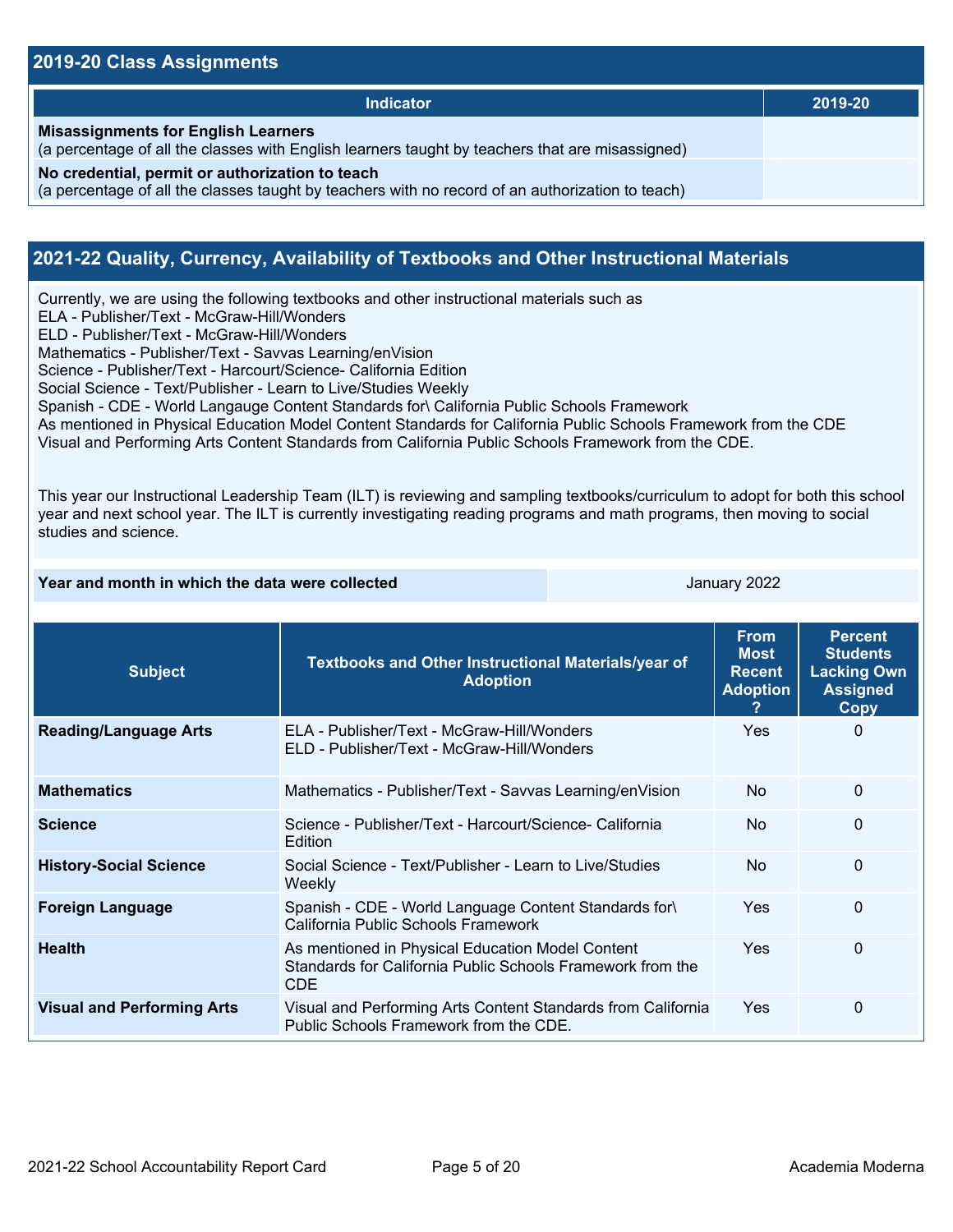### **School Facility Conditions and Planned Improvements**

Academia Moderna Charter School(AMCS) is a two-story school facility with 18 classrooms, a main office, a library/media center, a kitchen area, and a multi-purpose room. The school has a playground for the students to play and interact with each other. AMCS completed both phases of California's Prop 39 Energy Efficiency Projects where all fluorescent light bulbs were replaced with LED smarter lighting systems and removed 90% of the existing "stand alone" thermostats with "smart" interactive thermostats to better balance the use of the school's center air system. In addition, work has just been completed that placed solar panels on the roof.

Prior to the return of in-person instruction, the entire campus is deep cleaned, inspected, placed the proper filters for HVAC units, have the necessary PPE, and any other updates to ensure that the campus is safe for students, staff, and the community. This year's new project is the organic garden being built with the farm to school grant we obtained. This just started in January, 2022 and is expected to be completed in about a month.

Facility Needs Assessment was conducted for Academia Moderna on 1/2/2020

### **Year and month of the most recent FIT report** And Allen January 2020 January 2020

| <b>System Inspected</b>                                                       | <b>Rate</b><br>Good | <b>Rate</b><br>Fair | Rate<br>Poor | <b>Repair Needed and Action Taken or Planned</b>                                                                                                                                                                                                                             |
|-------------------------------------------------------------------------------|---------------------|---------------------|--------------|------------------------------------------------------------------------------------------------------------------------------------------------------------------------------------------------------------------------------------------------------------------------------|
| <b>Systems:</b><br>Gas Leaks, Mechanical/HVAC, Sewer                          | X                   |                     |              | AMCS is ensuring that the HVAC remains in good<br>working order and have the required filters in<br>place for the return of students and staff from<br>the COVID-19 closure.                                                                                                 |
| Interior:<br><b>Interior Surfaces</b>                                         | $\sf X$             |                     |              | AMCS' custodial staff is constantly ensuring that<br>all surfaces are clean and disinfected while the<br>campus is currently closed due to COVID-19. All<br>surfaces will receive a deep cleaning prior to the<br>return of students and staff from the COVID-19<br>closure. |
| <b>Cleanliness:</b><br>Overall Cleanliness, Pest/Vermin Infestation           | X                   |                     |              | AMCS routinely has the campus extermined to<br>make sure that no pest/vermin infestations<br>occur.<br>The campus will go through a deep cleaning prior<br>to the return of students and staff from the<br>COVID-19 closure.                                                 |
| <b>Electrical</b>                                                             | X                   |                     |              | Currently, there are no repairs, actions to be<br>taken, or planned needs at this time.                                                                                                                                                                                      |
| <b>Restrooms/Fountains:</b><br>Restrooms, Sinks/ Fountains                    | $\times$            |                     |              | Currently, there are no repairs, actions to be<br>taken, or planned needs at this time.                                                                                                                                                                                      |
| Safety:<br>Fire Safety, Hazardous Materials                                   | $\sf X$             |                     |              | Currently, there are no repairs, actions to be<br>taken, or planned needs at this time.                                                                                                                                                                                      |
| <b>Structural:</b><br>Structural Damage, Roofs                                | $\times$            |                     |              | Currently, there are no repairs, actions to be<br>taken, or planned needs at this time.                                                                                                                                                                                      |
| <b>External:</b><br>Playground/School Grounds, Windows/<br>Doors/Gates/Fences | $\sf X$             |                     |              | We are currently working on a new garden with<br>fruit trees with the Farm-2-School Grant. The<br>garden will take a month to complete and it will                                                                                                                           |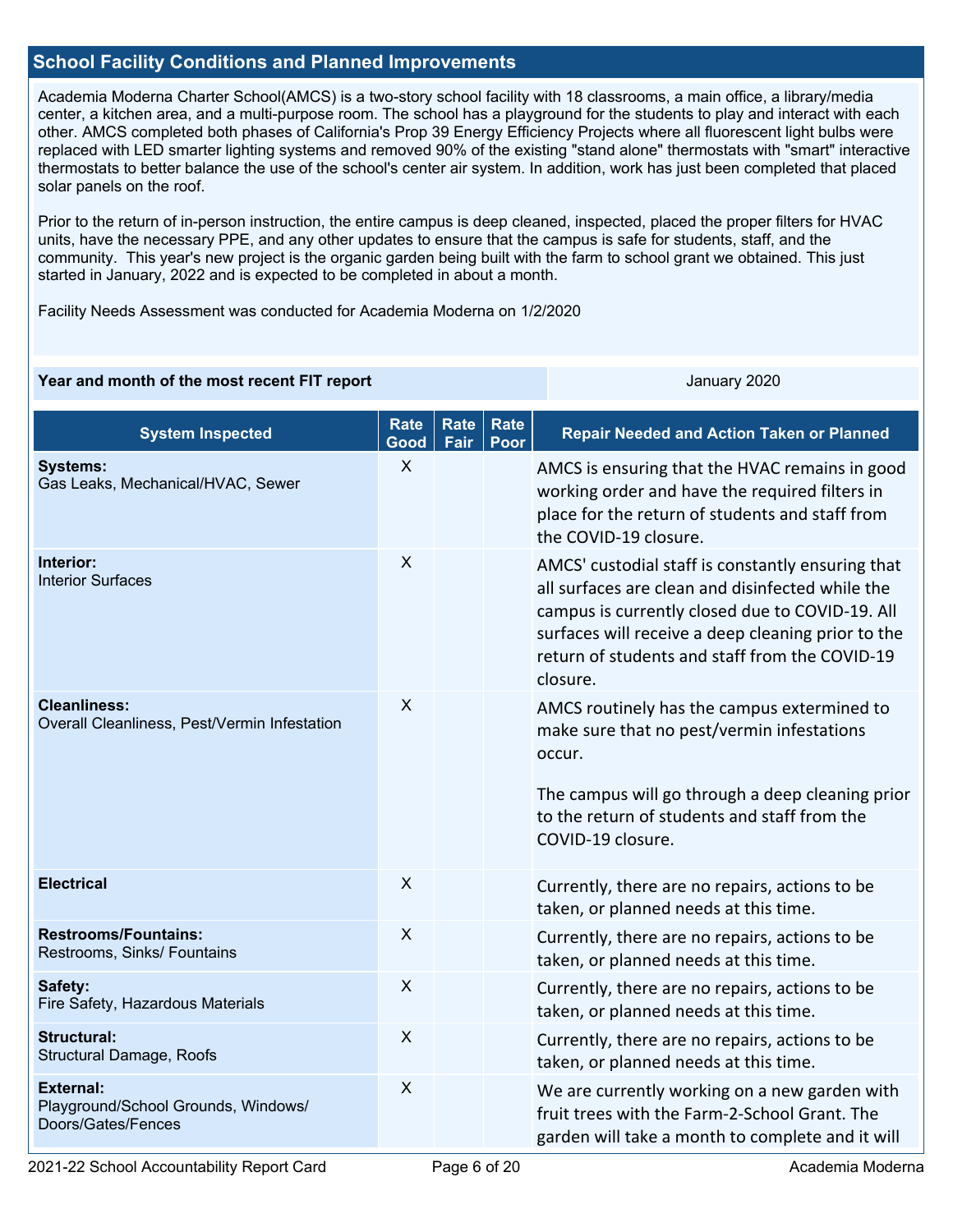| <b>School Facility Conditions and Planned Improvements</b> |  |                                                                                                                  |  |  |  |
|------------------------------------------------------------|--|------------------------------------------------------------------------------------------------------------------|--|--|--|
|                                                            |  | be an organic garden that our students will learn<br>from and how to farm a variety of fruits and<br>vegetables. |  |  |  |

| <b>Overall Facility Rate</b> |      |      |      |  |  |
|------------------------------|------|------|------|--|--|
| <b>Exemplary</b>             | Good | Fair | Poor |  |  |
|                              |      |      |      |  |  |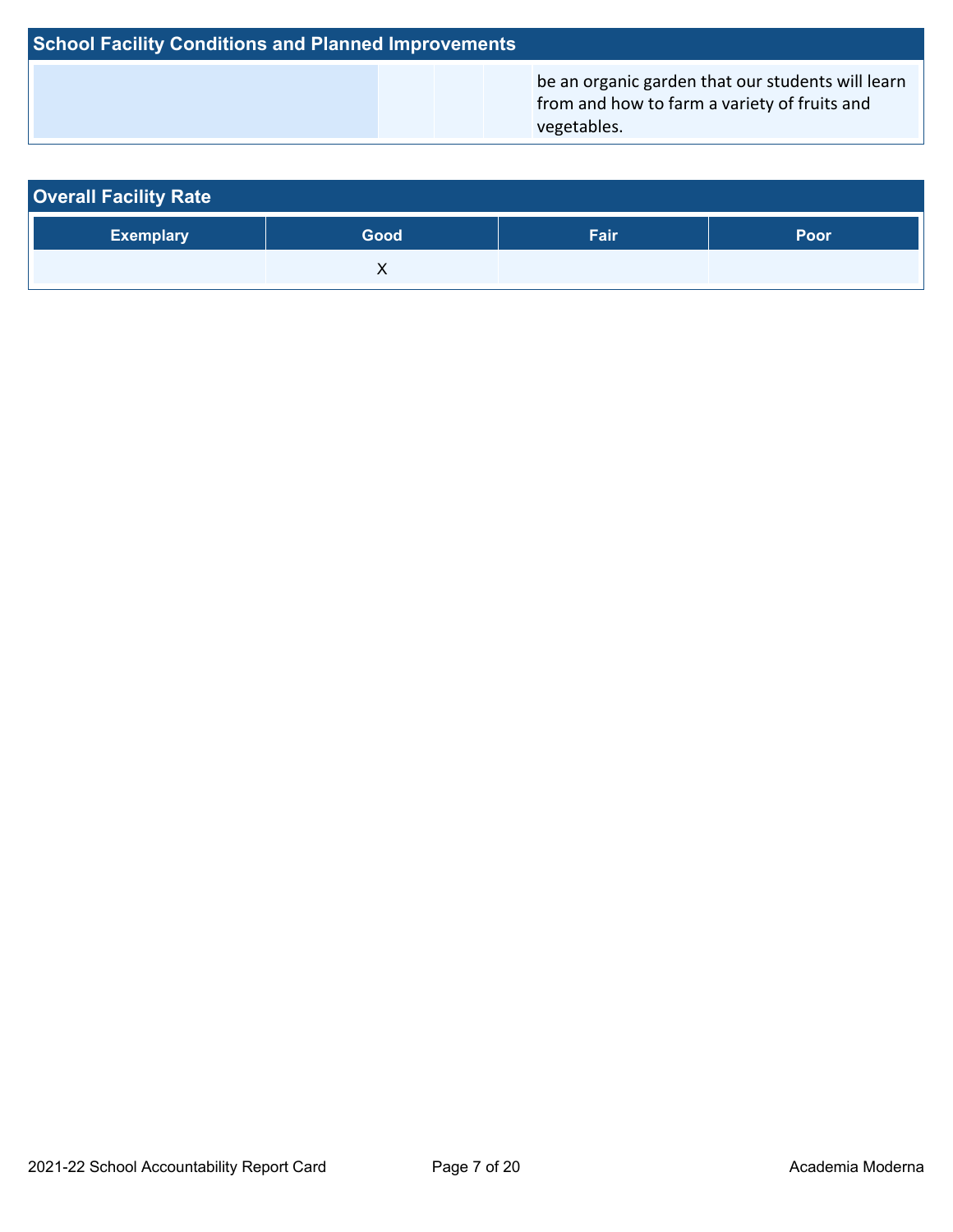# **B. Pupil Outcomes State Priority: Pupil Achievement**

The SARC provides the following information relevant to the State priority: Pupil Achievement (Priority 4):

### **Statewide Assessments**

(i.e., California Assessment of Student Performance and Progress [CAASPP] System includes the Smarter Balanced Summative Assessments for students in the general education population and the California Alternate Assessments [CAAs] for English language arts/literacy [ELA] and mathematics given in grades three through eight and grade eleven. Only eligible students may participate in the administration of the CAAs. CAAs items are aligned with alternate achievement standards, which are linked with the Common Core State Standards [CCSS] for students with the most significant cognitive disabilities).

The CAASPP System encompasses the following assessments and student participation requirements:

- 1. **Smarter Balanced Summative Assessments and CAAs for ELA** in grades three through eight and grade eleven.
- 2. **Smarter Balanced Summative Assessments and CAAs for mathematics** in grades three through eight and grade eleven.
- 3. **California Science Test (CAST) and CAAs for Science** in grades five, eight, and once in high school (i.e., grade ten, eleven, or twelve).

### **SARC Reporting in the 2020-2021 School Year Only**

Where the most viable option, LEAs were required to administer the statewide summative assessment in ELA and mathematics. Where a statewide summative assessment was not the most viable option for the LEA (or for one or more gradelevel[s] within the LEA) due to the pandemic, LEAs were allowed to report results from a different assessment that met the criteria established by the State Board of Education (SBE) on March 16, 2021. The assessments were required to be:

- Aligned with CA CCSS for ELA and mathematics;
- Available to students in grades 3 through 8, and grade 11; and
- Uniformly administered across a grade, grade span, school, or district to all eligible students.

### **Options**

Note that the CAAs could only be administered in-person following health and safety requirements. If it was not viable for the LEA to administer the CAAs in person with health and safety guidelines in place, the LEA was directed to not administer the tests. There were no other assessment options available for the CAAs. Schools administered the Smarter Balanced Summative Assessments for ELA and mathematics, other assessments that meet the SBE criteria, or a combination of both, and they could only choose one of the following:

- Smarter Balanced ELA and mathematics summative assessments;
- Other assessments meeting the SBE criteria; or
- Combination of Smarter Balanced ELA and mathematics summative assessments and other assessments.

The percentage of students who have successfully completed courses that satisfy the requirements for entrance to the University of California and the California State University, or career technical education sequences or programs of study.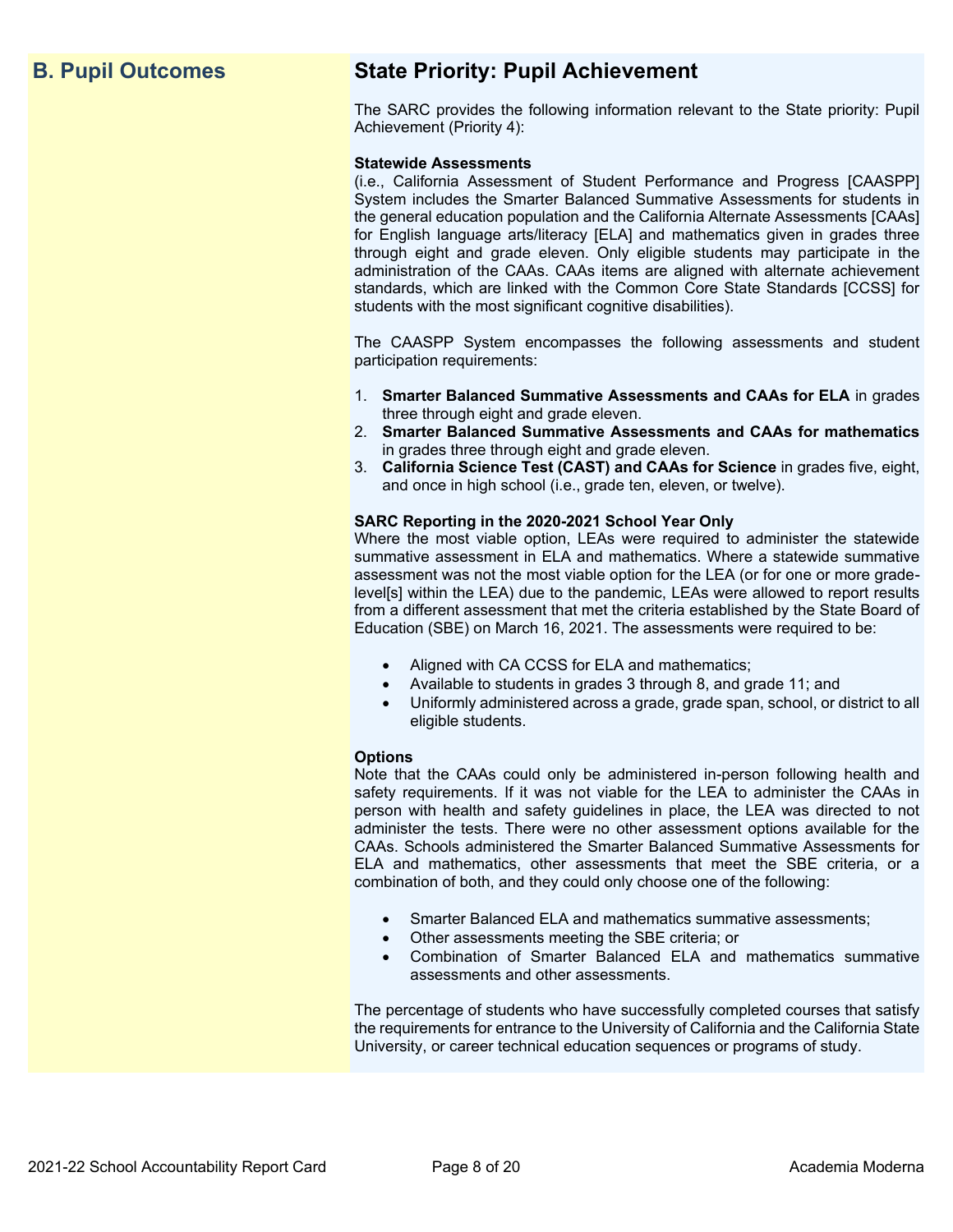### **Percentage of Students Meeting or Exceeding the State Standard on CAASPP**

This table displays CAASPP test results in ELA and mathematics for all students grades three through eight and grade eleven taking and completing a state-administered assessment.

The 2019-2020 data cells with N/A values indicate that the 2019-2020 data are not available due to the COVID-19 pandemic and resulting summative test suspension. The Executive Order N-30-20 was issued which waived the assessment, accountability, and reporting requirements for the 2019-2020 school year.

The 2020-2021 data cells have N/A values because these data are not comparable to other year data due to the COVID-19 pandemic during the 2020-2021 school year. Where the CAASPP assessments in ELA and/or mathematics is not the most viable option, the LEAs were allowed to administer local assessments. Therefore, the 2020-2021 data between school years for the school, district, state are not an accurate comparison. As such, it is inappropriate to compare results of the 2020-2021 school year to other school years.

| Subject                                                        | <b>School</b><br>2019-20 | <b>School</b><br>2020-21 | <b>District</b><br>2019-20 | <b>District</b><br>2020-21 | <b>State</b><br>2019-20 | <b>State</b><br>2020-21 |
|----------------------------------------------------------------|--------------------------|--------------------------|----------------------------|----------------------------|-------------------------|-------------------------|
| <b>English Language Arts/Literacy</b><br>$(grades 3-8 and 11)$ | N/A                      | N/A                      | N/A                        | N/A                        | N/A                     | N/A                     |
| <b>Mathematics</b><br>$($ grades 3-8 and 11 $)$                | N/A                      | N/A                      | N/A                        | N/A                        | N/A                     | N/A                     |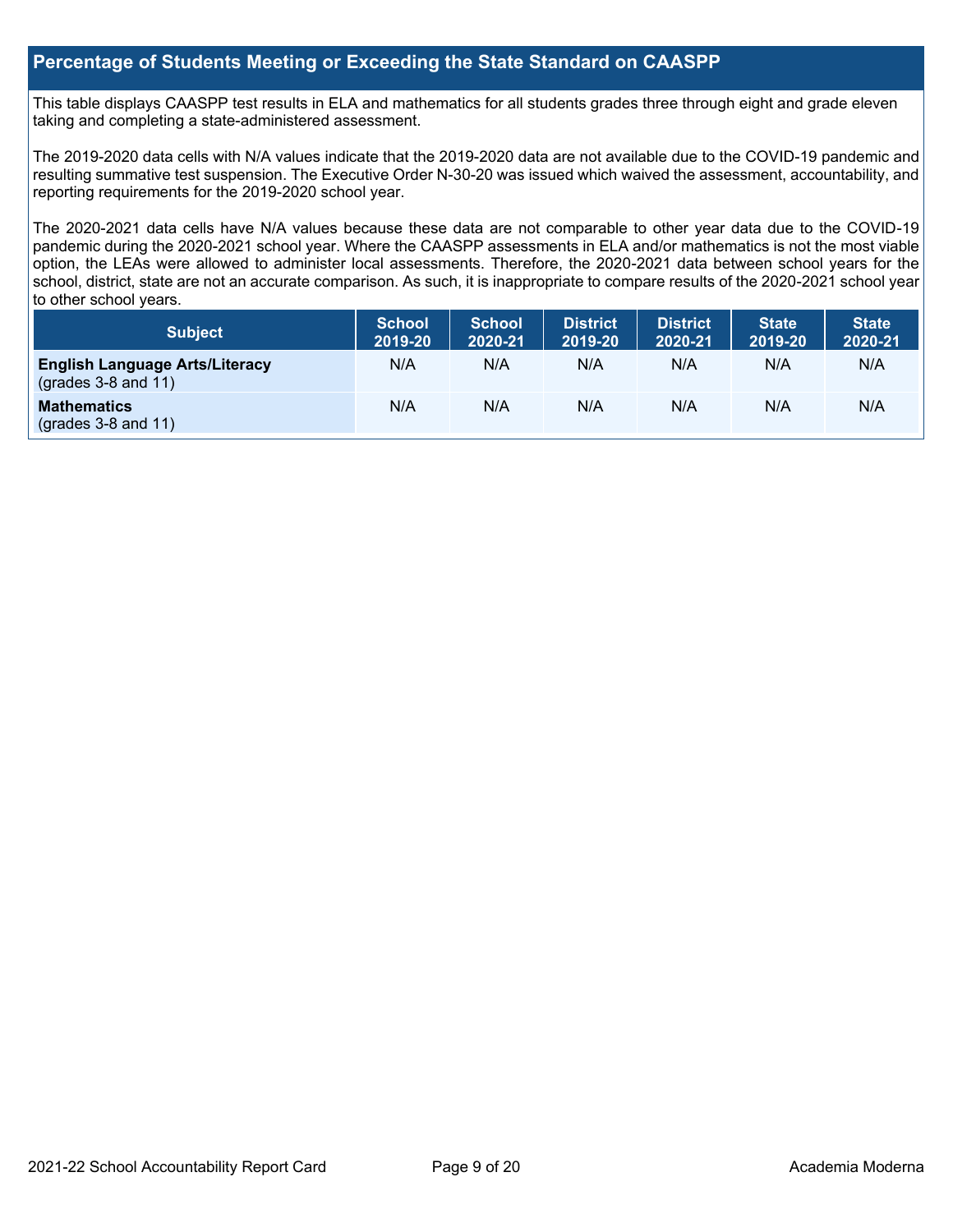## **2020-21 CAASPP Test Results in ELA by Student Group**

This table displays CAASPP test results in ELA by student group for students grades three through eight and grade eleven taking and completing a state-administered assessment. The CDE will populate this table for schools in cases where the school administered the CAASPP assessment. In cases where the school administered a local assessment instead of CAASPP, the CDE will populate this table with "NT" values, meaning this school did not test students using the CAASPP. See the local assessment(s) table for more information.

| <b>CAASPP</b><br><b>Student Groups</b>               | <b>CAASPP</b><br><b>Total</b><br><b>Enrollment</b> | <b>CAASPP</b><br><b>Number</b><br><b>Tested</b> | <b>CAASPP</b><br><b>Percent</b><br><b>Tested</b> | <b>CAASPP</b><br><b>Percent</b><br><b>Not Tested</b> | <b>CAASPP</b><br><b>Percent</b><br><b>Met or</b><br><b>Exceeded</b> |
|------------------------------------------------------|----------------------------------------------------|-------------------------------------------------|--------------------------------------------------|------------------------------------------------------|---------------------------------------------------------------------|
| <b>All Students</b>                                  | 237                                                | NT                                              | <b>NT</b>                                        | <b>NT</b>                                            | <b>NT</b>                                                           |
| <b>Female</b>                                        | 113                                                | <b>NT</b>                                       | <b>NT</b>                                        | <b>NT</b>                                            | <b>NT</b>                                                           |
| <b>Male</b>                                          | 124                                                | <b>NT</b>                                       | <b>NT</b>                                        | <b>NT</b>                                            | <b>NT</b>                                                           |
| American Indian or Alaska Native                     | $\mathbf 0$                                        | $\pmb{0}$                                       | 0                                                | $\mathbf 0$                                          | 0                                                                   |
| <b>Asian</b>                                         | $\mathbf 0$                                        | $\pmb{0}$                                       | $\mathbf 0$                                      | $\mathbf 0$                                          | 0                                                                   |
| <b>Black or African American</b>                     | $\mathbf 0$                                        | $\mathbf 0$                                     | $\Omega$                                         | $\Omega$                                             | 0                                                                   |
| <b>Filipino</b>                                      | $\mathbf 0$                                        | $\mathbf 0$                                     | $\mathbf 0$                                      | $\Omega$                                             | 0                                                                   |
| <b>Hispanic or Latino</b>                            | 235                                                | <b>NT</b>                                       | <b>NT</b>                                        | <b>NT</b>                                            | <b>NT</b>                                                           |
| <b>Native Hawaiian or Pacific Islander</b>           | $\Omega$                                           | $\mathbf 0$                                     | $\mathbf 0$                                      | $\mathbf 0$                                          | 0                                                                   |
| <b>Two or More Races</b>                             | $- -$                                              | <b>NT</b>                                       | <b>NT</b>                                        | <b>NT</b>                                            | <b>NT</b>                                                           |
| <b>White</b>                                         | --                                                 | <b>NT</b>                                       | <b>NT</b>                                        | <b>NT</b>                                            | <b>NT</b>                                                           |
| <b>English Learners</b>                              | 105                                                | <b>NT</b>                                       | <b>NT</b>                                        | <b>NT</b>                                            | <b>NT</b>                                                           |
| <b>Foster Youth</b>                                  | --                                                 | <b>NT</b>                                       | <b>NT</b>                                        | <b>NT</b>                                            | <b>NT</b>                                                           |
| <b>Homeless</b>                                      | 12                                                 | <b>NT</b>                                       | <b>NT</b>                                        | <b>NT</b>                                            | <b>NT</b>                                                           |
| <b>Military</b>                                      | $\overline{0}$                                     | $\mathbf 0$                                     | $\mathbf 0$                                      | $\mathbf 0$                                          | 0                                                                   |
| <b>Socioeconomically Disadvantaged</b>               | 208                                                | <b>NT</b>                                       | <b>NT</b>                                        | <b>NT</b>                                            | <b>NT</b>                                                           |
| <b>Students Receiving Migrant Education Services</b> | $\mathbf{0}$                                       | $\mathbf 0$                                     | $\mathbf 0$                                      | $\mathbf 0$                                          | 0                                                                   |
| <b>Students with Disabilities</b>                    | 24                                                 | <b>NT</b>                                       | <b>NT</b>                                        | <b>NT</b>                                            | <b>NT</b>                                                           |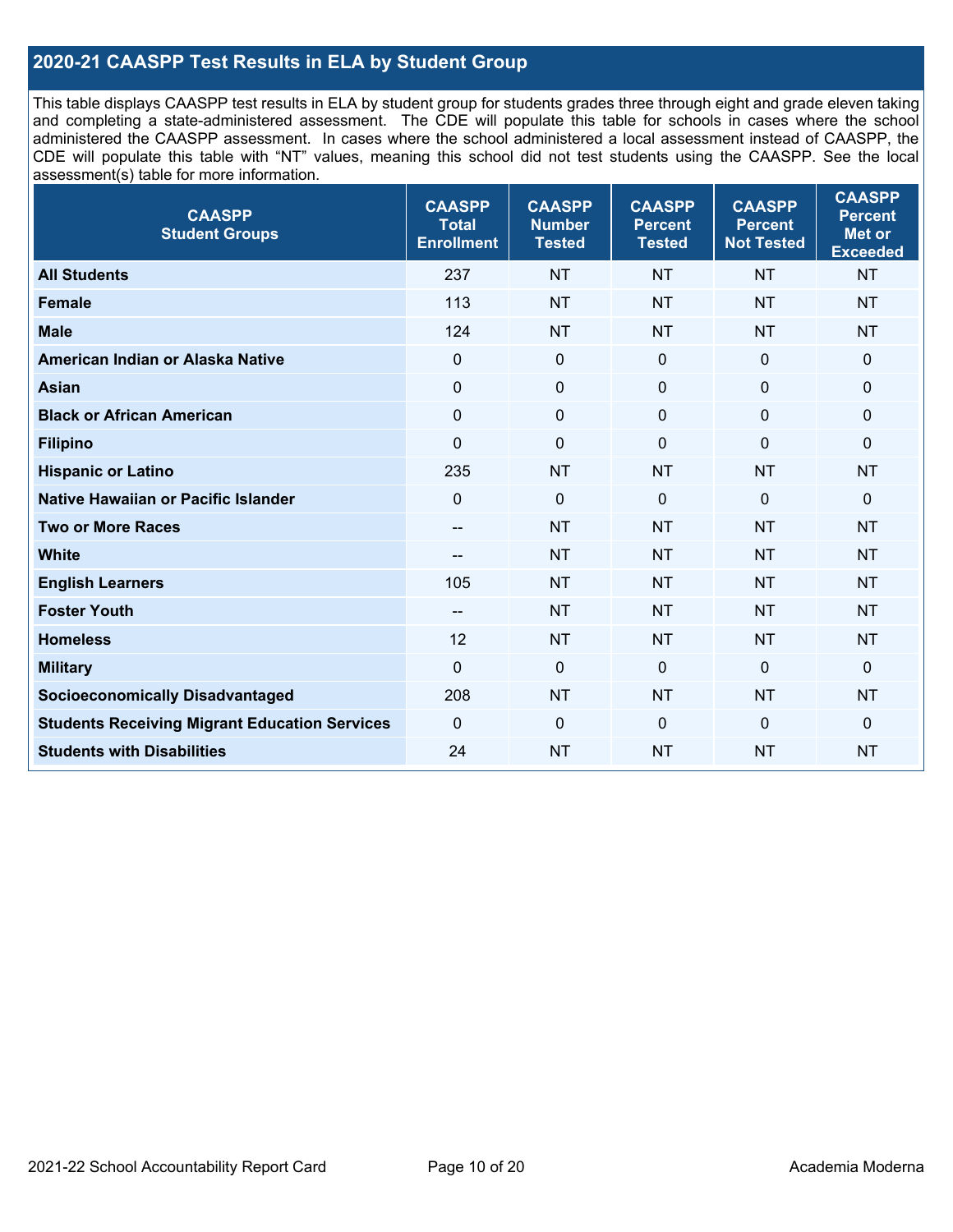## **2020-21 CAASPP Test Results in Math by Student Group**

This table displays CAASPP test results in Math by student group for students grades three through eight and grade eleven taking and completing a state-administered assessment. The CDE will populate this table for schools in cases where the school administered the CAASPP assessment. In cases where the school administered a local assessment instead of CAASPP, the CDE will populate this table with "NT" values, meaning this school did not test students using the CAASPP. See the local assessment(s) table for more information.

| <b>CAASPP</b><br><b>Student Groups</b>               | <b>CAASPP</b><br><b>Total</b><br><b>Enrollment</b> | <b>CAASPP</b><br><b>Number</b><br><b>Tested</b> | <b>CAASPP</b><br><b>Percent</b><br><b>Tested</b> | <b>CAASPP</b><br><b>Percent</b><br><b>Not Tested</b> | <b>CAASPP</b><br><b>Percent</b><br><b>Met or</b><br><b>Exceeded</b> |
|------------------------------------------------------|----------------------------------------------------|-------------------------------------------------|--------------------------------------------------|------------------------------------------------------|---------------------------------------------------------------------|
| <b>All Students</b>                                  | 237                                                | <b>NT</b>                                       | <b>NT</b>                                        | <b>NT</b>                                            | <b>NT</b>                                                           |
| <b>Female</b>                                        | 113                                                | <b>NT</b>                                       | <b>NT</b>                                        | <b>NT</b>                                            | <b>NT</b>                                                           |
| <b>Male</b>                                          | 124                                                | <b>NT</b>                                       | <b>NT</b>                                        | <b>NT</b>                                            | <b>NT</b>                                                           |
| American Indian or Alaska Native                     | $\mathbf 0$                                        | $\mathbf 0$                                     | $\mathbf 0$                                      | $\overline{0}$                                       | $\mathbf 0$                                                         |
| <b>Asian</b>                                         | $\mathbf 0$                                        | $\pmb{0}$                                       | $\mathbf 0$                                      | $\mathbf 0$                                          | $\pmb{0}$                                                           |
| <b>Black or African American</b>                     | $\mathbf 0$                                        | $\mathbf 0$                                     | $\Omega$                                         | $\mathbf 0$                                          | 0                                                                   |
| <b>Filipino</b>                                      | $\mathbf 0$                                        | $\mathbf 0$                                     | $\Omega$                                         | $\Omega$                                             | $\mathbf 0$                                                         |
| <b>Hispanic or Latino</b>                            | 235                                                | <b>NT</b>                                       | <b>NT</b>                                        | <b>NT</b>                                            | <b>NT</b>                                                           |
| <b>Native Hawaiian or Pacific Islander</b>           | $\mathbf 0$                                        | $\mathbf 0$                                     | $\mathbf 0$                                      | $\mathbf 0$                                          | $\Omega$                                                            |
| <b>Two or More Races</b>                             | $- -$                                              | <b>NT</b>                                       | <b>NT</b>                                        | <b>NT</b>                                            | <b>NT</b>                                                           |
| <b>White</b>                                         | $\hspace{0.05cm}$ – $\hspace{0.05cm}$              | <b>NT</b>                                       | <b>NT</b>                                        | <b>NT</b>                                            | <b>NT</b>                                                           |
| <b>English Learners</b>                              | 105                                                | <b>NT</b>                                       | <b>NT</b>                                        | <b>NT</b>                                            | <b>NT</b>                                                           |
| <b>Foster Youth</b>                                  | $- -$                                              | <b>NT</b>                                       | <b>NT</b>                                        | <b>NT</b>                                            | <b>NT</b>                                                           |
| <b>Homeless</b>                                      | 12                                                 | <b>NT</b>                                       | <b>NT</b>                                        | <b>NT</b>                                            | <b>NT</b>                                                           |
| <b>Military</b>                                      | $\overline{0}$                                     | $\mathbf 0$                                     | $\mathbf{0}$                                     | $\mathbf 0$                                          | $\mathbf 0$                                                         |
| <b>Socioeconomically Disadvantaged</b>               | 208                                                | <b>NT</b>                                       | <b>NT</b>                                        | <b>NT</b>                                            | <b>NT</b>                                                           |
| <b>Students Receiving Migrant Education Services</b> | $\mathbf 0$                                        | $\mathbf 0$                                     | $\mathbf{0}$                                     | $\mathbf 0$                                          | $\mathbf 0$                                                         |
| <b>Students with Disabilities</b>                    | 24                                                 | <b>NT</b>                                       | <b>NT</b>                                        | <b>NT</b>                                            | <b>NT</b>                                                           |

### **2020-21 Local Assessment Test Results in ELA by Student Group**

This table displays Local Assessment test results in ELA by student group for students grades three through eight and grade eleven. LEAs/schools will populate this table for schools in cases where the school administered a local assessment. In cases where the school administered the CAASPP assessment, LEAs/schools will populate this table with "N/A" values in all cells, meaning this table is Not Applicable for this school.

| <b>All Students</b>              | 232         | 120 | 97  | 3   | 18  |
|----------------------------------|-------------|-----|-----|-----|-----|
| Female                           | 109         | 105 | 96  | 4   | 17  |
| <b>Male</b>                      | 123         | 120 | 98  | 2   | 18  |
| American Indian or Alaska Native | 0           | N/A | N/A | N/A | N/A |
| Asian                            | $\mathbf 0$ | N/A | N/A | N/A | N/A |
| <b>Black or African American</b> | $\Omega$    | N/A | N/A | N/A | N/A |
| <b>Filipino</b>                  | $\mathbf 0$ | N/A | N/A | N/A | N/A |
| <b>Hispanic or Latino</b>        | 230         | 223 | 97  | 3   | 17  |

2021-22 School Accountability Report Card **Page 11 of 20** Academia Moderna Page 11 of 20 Academia Moderna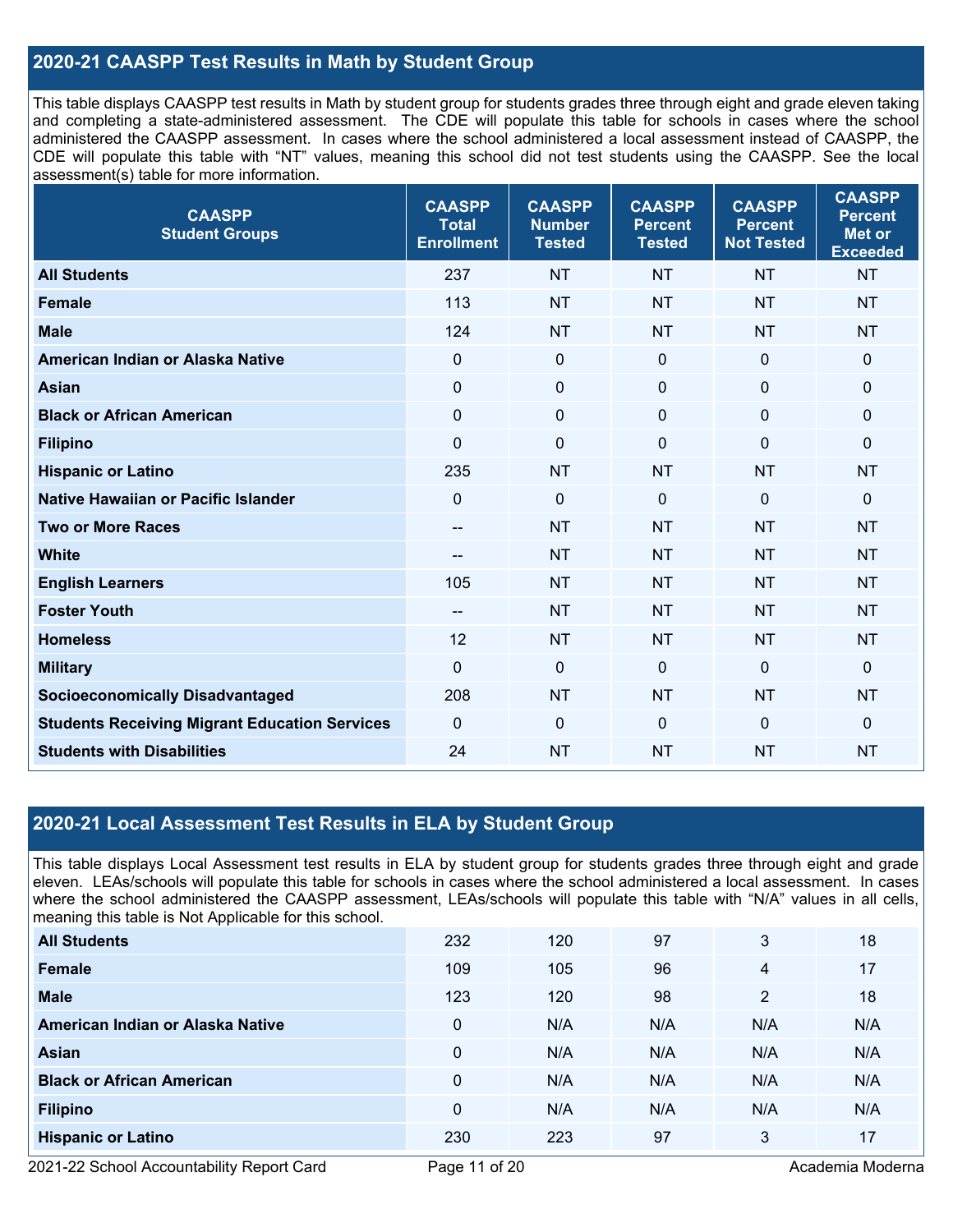| Native Hawaiian or Pacific Islander                                                        | 0             | N/A | N/A   | N/A         | N/A |
|--------------------------------------------------------------------------------------------|---------------|-----|-------|-------------|-----|
| <b>Two or More Races</b>                                                                   | --            |     |       |             |     |
| <b>White</b>                                                                               | $\sim$ $\sim$ | --  | $- -$ | --          | --  |
| <b>English Learners</b>                                                                    | 107           | 103 | 96    | 4           | 10  |
| <b>Foster Youth</b>                                                                        | $\sim$ $\sim$ | --  | $- -$ | --          | --  |
| <b>Homeless</b>                                                                            | --            | --  | --    | --          |     |
| <b>Military</b>                                                                            | $\mathbf{0}$  | N/A | N/A   | N/A         | N/A |
| <b>Socioeconomically Disadvantaged</b>                                                     | 203           | 196 | 97    | 3           | 17  |
| <b>Students Receiving Migrant Education Services</b>                                       | $\mathbf{0}$  | N/A | N/A   | N/A         | N/A |
| <b>Students with Disabilities</b>                                                          | 23            | 23  | 100   | $\mathbf 0$ | 4   |
| *At or above the grade-level standard in the context of the local assessment administered. |               |     |       |             |     |

## **2020-21 Local Assessment Test Results in Math by Student Group**

This table displays Local Assessment test results in Math by student group for students grades three through eight and grade eleven. LEAs/schools will populate this table for schools in cases where the school administered a local assessment. In cases where the school administered the CAASPP assessment, LEAs/schools will populate this table with "N/A" values in all cells, meaning this table is Not Applicable for this school.

| <b>All Students</b>                                                                        | 232      | 227                    | 98  | $\overline{2}$ | 8   |
|--------------------------------------------------------------------------------------------|----------|------------------------|-----|----------------|-----|
| Female                                                                                     | 109      | 106                    | 97  | 3              | 9   |
| <b>Male</b>                                                                                | 123      | 121                    | 98  | $\overline{2}$ | 8   |
| American Indian or Alaska Native                                                           | 0        | N/A                    | N/A | N/A            | N/A |
| <b>Asian</b>                                                                               | $\Omega$ | N/A                    | N/A | N/A            | N/A |
| <b>Black or African American</b>                                                           | 0        | N/A                    | N/A | N/A            | N/A |
| <b>Filipino</b>                                                                            | $\Omega$ | N/A                    | N/A | N/A            | N/A |
| <b>Hispanic or Latino</b>                                                                  | 230      | 225                    | 98  | $\overline{2}$ | 8   |
| Native Hawaiian or Pacific Islander                                                        | $\Omega$ | N/A                    | N/A | N/A            | N/A |
| <b>Two or More Races</b>                                                                   | --       | $\qquad \qquad \cdots$ | --  | --             |     |
| <b>White</b>                                                                               | --       | $\qquad \qquad \cdots$ |     | --             | --  |
| <b>English Learners</b>                                                                    | 107      | 105                    | 98  | $\overline{2}$ | 7   |
| <b>Foster Youth</b>                                                                        | --       | $\qquad \qquad \cdots$ |     | --             |     |
| <b>Homeless</b>                                                                            | --       | $\qquad \qquad \cdots$ |     | --             | --  |
| <b>Military</b>                                                                            | $\Omega$ | N/A                    | N/A | N/A            | N/A |
| <b>Socioeconomically Disadvantaged</b>                                                     | 203      | 200                    | 99  | 1              | 8   |
| <b>Students Receiving Migrant Education Services</b>                                       | $\Omega$ | N/A                    | N/A | N/A            | N/A |
| <b>Students with Disabilities</b>                                                          | 23       | 22                     | 96  | 4              | 5   |
| *At or above the grade-level standard in the context of the local assessment administered. |          |                        |     |                |     |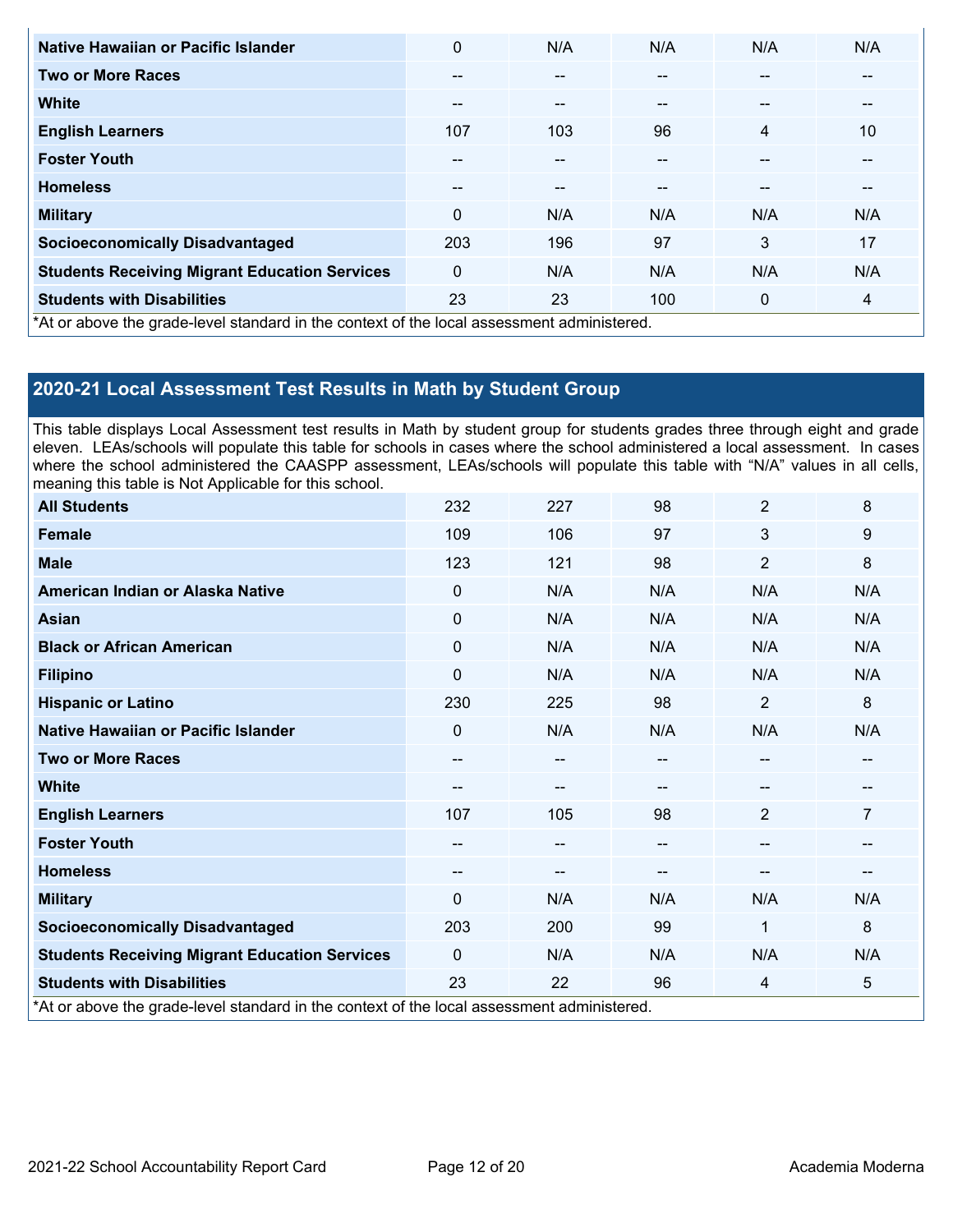## **CAASPP Test Results in Science for All Students**

This table displays the percentage of all students grades five, eight, and High School meeting or exceeding the State Standard.

The 2019-2020 data cells with N/A values indicate that the 2019-2020 data are not available due to the COVID-19 pandemic and resulting summative testing suspension. The Executive Order N-30-20 was issued which waived the assessment, accountability, and reporting requirements for the 2019-2020 school year.

For any 2020-2021 data cells with N/T values indicate that this school did not test students using the CAASPP Science.

| <b>Subject</b>                                  | <b>School</b> | <b>School</b> | <b>District</b> | District | <b>State</b> | <b>State</b> |
|-------------------------------------------------|---------------|---------------|-----------------|----------|--------------|--------------|
|                                                 | 2019-20       | 2020-21       | 2019-20         | 2020-21  | 2019-20      | 2020-21      |
| <b>Science</b><br>(grades 5, 8 and high school) | N/A           | ΝT            | N/A             | 25.29    | N/A          | 28.72        |

### **2020-21 CAASPP Test Results in Science by Student Group**

This table displays CAASPP test results in Science by student group for students grades five, eight, and High School. For any data cells with N/T values indicate that this school did not test students using the CAASPP Science.

| <b>Student Group</b>                                 | <b>Total</b><br><b>Enrollment</b> | <b>Number</b><br><b>Tested</b> | <b>Percent</b><br><b>Tested</b> | <b>Percent</b><br><b>Not Tested</b> | <b>Percent</b><br><b>Met or</b><br><b>Exceeded</b> |
|------------------------------------------------------|-----------------------------------|--------------------------------|---------------------------------|-------------------------------------|----------------------------------------------------|
| <b>All Students</b>                                  | 72                                | <b>NT</b>                      | <b>NT</b>                       | <b>NT</b>                           | <b>NT</b>                                          |
| <b>Female</b>                                        | 34                                | <b>NT</b>                      | <b>NT</b>                       | <b>NT</b>                           | <b>NT</b>                                          |
| <b>Male</b>                                          | 38                                | <b>NT</b>                      | <b>NT</b>                       | <b>NT</b>                           | <b>NT</b>                                          |
| American Indian or Alaska Native                     | $\mathbf 0$                       | $\mathbf 0$                    | $\mathbf 0$                     | $\mathbf 0$                         | $\mathbf 0$                                        |
| <b>Asian</b>                                         | $\mathbf 0$                       | $\mathbf 0$                    | $\mathbf 0$                     | $\mathbf 0$                         | $\mathbf 0$                                        |
| <b>Black or African American</b>                     | $\mathbf 0$                       | $\mathbf 0$                    | $\mathbf 0$                     | $\mathbf 0$                         | $\mathbf 0$                                        |
| <b>Filipino</b>                                      | $\mathbf 0$                       | $\mathbf{0}$                   | $\mathbf 0$                     | $\mathbf 0$                         | $\mathbf{0}$                                       |
| <b>Hispanic or Latino</b>                            | 72                                | <b>NT</b>                      | <b>NT</b>                       | <b>NT</b>                           | <b>NT</b>                                          |
| Native Hawaiian or Pacific Islander                  | $\mathbf 0$                       | $\mathbf 0$                    | $\mathbf 0$                     | $\overline{0}$                      | $\mathbf{0}$                                       |
| <b>Two or More Races</b>                             | $\mathbf 0$                       | $\mathbf 0$                    | $\mathbf 0$                     | $\Omega$                            | $\mathbf{0}$                                       |
| <b>White</b>                                         | $\Omega$                          | $\mathbf 0$                    | $\mathbf 0$                     | $\Omega$                            | $\mathbf{0}$                                       |
| <b>English Learners</b>                              | 26                                | <b>NT</b>                      | <b>NT</b>                       | <b>NT</b>                           | <b>NT</b>                                          |
| <b>Foster Youth</b>                                  | $\mathbf 0$                       | $\mathbf 0$                    | $\mathbf 0$                     | $\mathbf 0$                         | $\mathbf 0$                                        |
| <b>Homeless</b>                                      | $\overline{\phantom{a}}$          | <b>NT</b>                      | <b>NT</b>                       | <b>NT</b>                           | <b>NT</b>                                          |
| <b>Military</b>                                      | $\Omega$                          | $\mathbf 0$                    | $\mathbf 0$                     | $\Omega$                            | $\mathbf 0$                                        |
| <b>Socioeconomically Disadvantaged</b>               | 64                                | <b>NT</b>                      | <b>NT</b>                       | <b>NT</b>                           | <b>NT</b>                                          |
| <b>Students Receiving Migrant Education Services</b> | $\mathbf 0$                       | $\mathbf 0$                    | $\Omega$                        | $\mathbf 0$                         | $\mathbf{0}$                                       |
| <b>Students with Disabilities</b>                    | --                                | <b>NT</b>                      | <b>NT</b>                       | <b>NT</b>                           | <b>NT</b>                                          |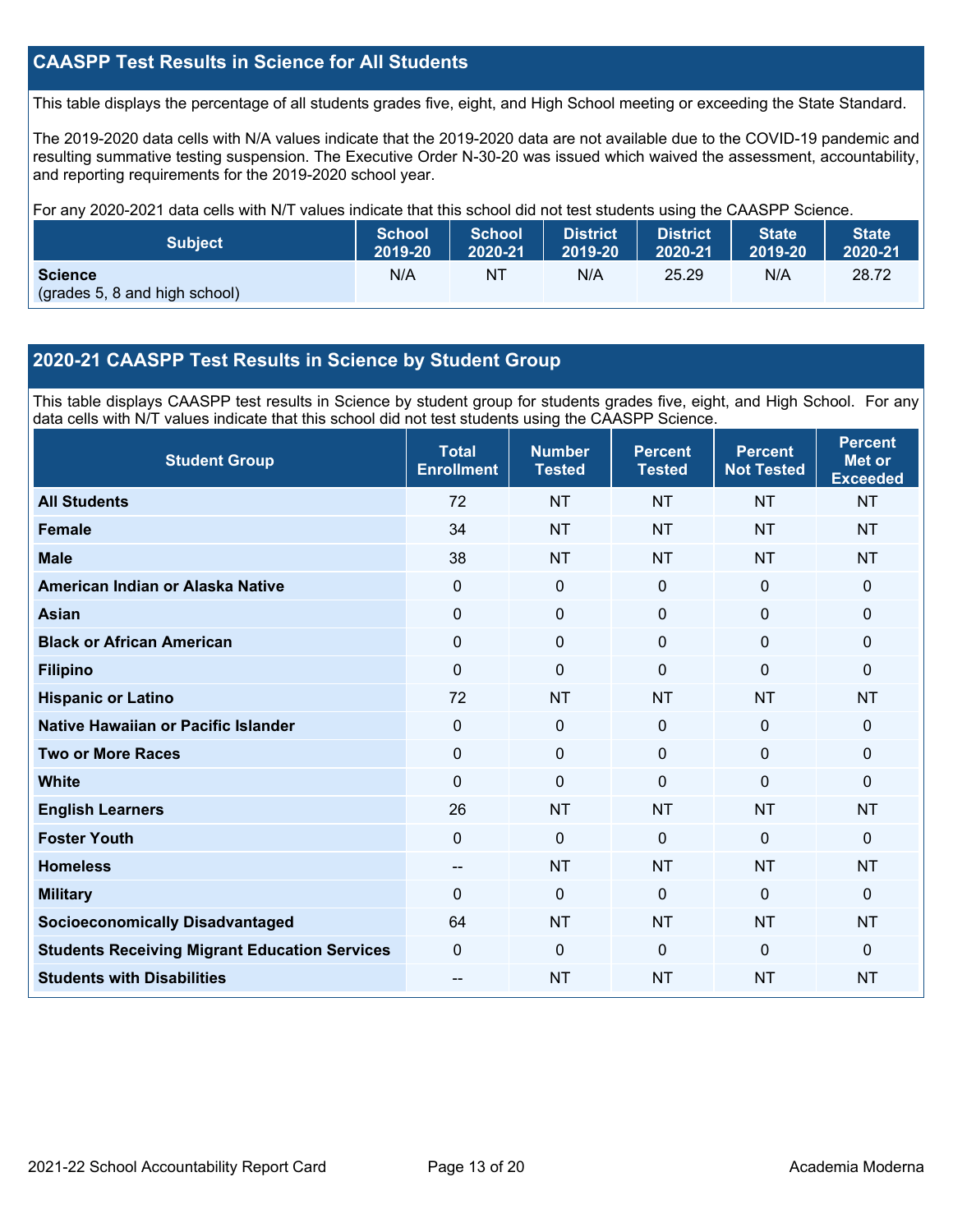## **B. Pupil Outcomes State Priority: Other Pupil Outcomes**

The SARC provides the following information relevant to the State priority: Other Pupil Outcomes (Priority 8): Pupil outcomes in the subject area of physical education.

### **2020-21 California Physical Fitness Test Results**

Due to the COVID-19 crisis, the Physical Fitness Test was suspended during the 2020-2021 school year and therefore no data are reported and each cell in this table is populated with "N/A."

| <b>Grade Level</b> | <b>Four of Six Fitness Standards</b> | <b>Five of Six Fitness Standards   Six of Six Fitness Standards</b> | Percentage of Students Meeting   Percentage of Students Meeting   Percentage of Students Meeting |
|--------------------|--------------------------------------|---------------------------------------------------------------------|--------------------------------------------------------------------------------------------------|
| Grade 5            | N/A                                  | N/A                                                                 | N/A                                                                                              |
| Grade 7            | N/A                                  | N/A                                                                 | N/A                                                                                              |
| Grade 9            | N/A                                  | N/A                                                                 | N/A                                                                                              |

# **C. Engagement State Priority: Parental Involvement**

The SARC provides the following information relevant to the State priority: Parental Involvement (Priority 3): Efforts the school district makes to seek parent input in making decisions regarding the school district and at each school site.

### **2021-22 Opportunities for Parental Involvement**

Parent and Community participation is currently limited due to COVID-19. Parents and community still have multiple opportunities to participate and to stay informed. Each month, Alta Public Schools' Superintendent has a Coffee where parents and community are updated about topics such as re-opening, academic progress, metal health, and overall happenings. School administration attends these meetings to answer any questions specific to the school site. The Superintendent also has a Council that is composed up of administration, teachers, classified, and parents. We also use ParentSquare messages and posts to keep our families informed and updated.

AMCS holds monthly meetings; Coffee with the Principal, School Site Council (SSC), English Language Advisory Committee (ELAC), and virtual awards assemblies that allow parents and community to participate and obtain information.

AMCS offers many opportunities for parent involvement like virtual Back to School Night, Open House, Parent Conferencing, School Site Council, English Language Advisory Committee, tours of the school, monthly meetings with site and central office administrations, targeted parent nights (i.e. 5th grade culmination, Spelling Bee, content support). Other meaningful conversations can take place informally or formally before school, after school, or whenever a parent may want an appointment.

As required by being a Title I school, parents are notified and informed of the many workings of the school through monthly Coffees and School Site Council meetings. The SSC is an elected committee where parents, teachers, and classified staff are involved in many crucial decisions regarding how the school runs and budgeting. During these meetings parents give input on the plans for using federal and state funding sources, and is encouraged to give their opinions on usage. Twice a year, the school's goals and actions are reviewed and or modified.

English Learner Advisory Committee (ELAC) gives parents the opportunity to learn about the school, the budget that supports English Learners, and give feedback to the school community based on what parents and the community find are important. The committee is derived of parents with a structure that allows for regular and constructive feedback to the school. The committee meets regularly throughout the academic year, with guidance from school administration.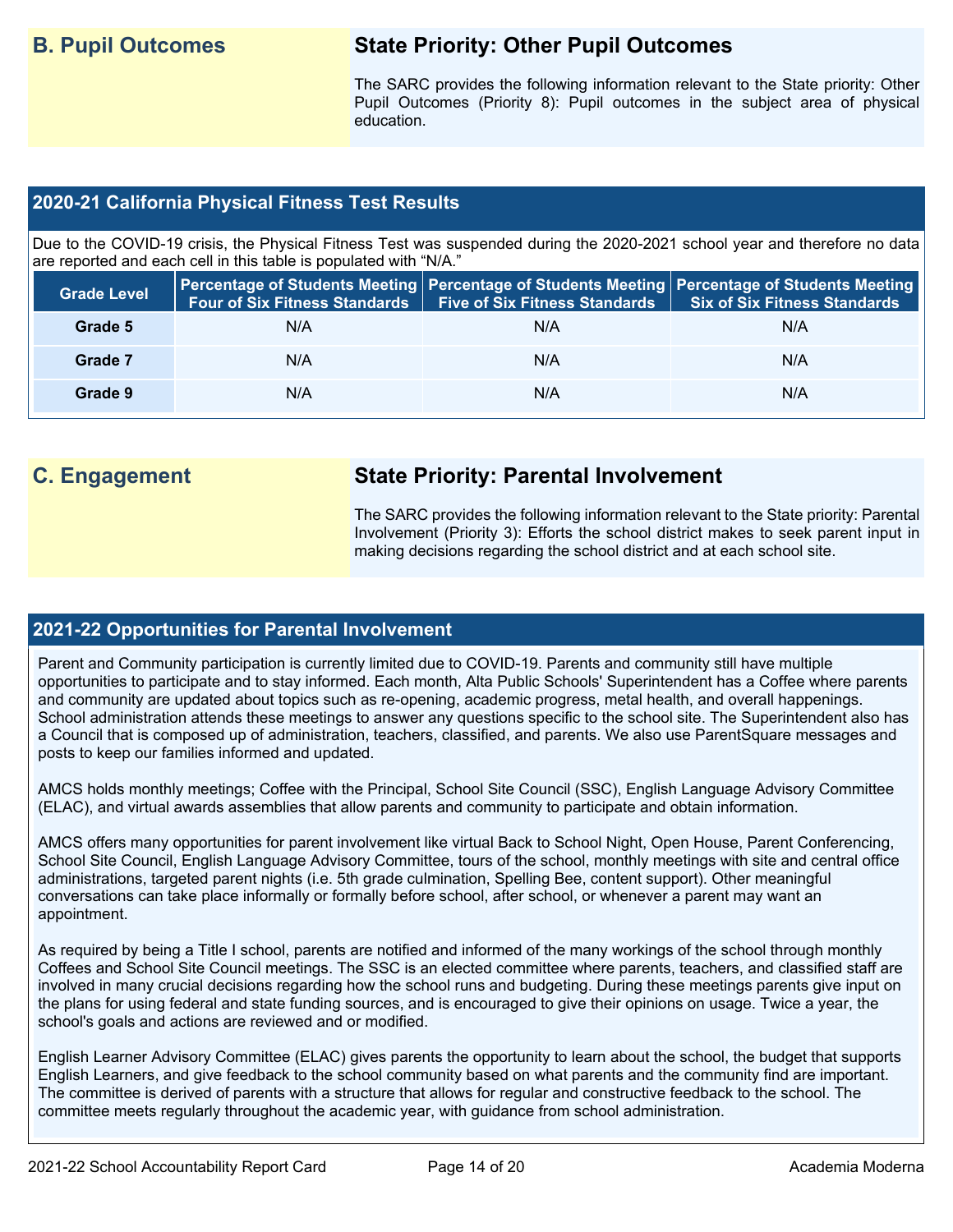### **2021-22 Opportunities for Parental Involvement**

Each year parents and community are given the opportunity to participate in Local Control and Accountability Plan (LCAP). At these meetings parents hear about instructional plans for students, and how those plans are to promote student proficiencies in English, and knowledge of grade level content.

AMCS employs a Home-School Liaison that informs parents and community members about school activities, calendar events, school plans, as well to bridge the communication between parents and school. All services for parents and families are available in English and Spanish, which is the home language for many of AMCS' families. Parents and families receive communications in oral, written, and through technological resources and tools.

### **2020-21 Chronic Absenteeism by Student Group**

| <b>Student Group</b>                                 | <b>Cumulative</b><br><b>Enrollment</b> | <b>Chronic</b><br><b>Absenteeism</b><br><b>Eligible Enrollment</b> | <b>Chronic</b><br><b>Absenteeism</b><br><b>Count</b> | <b>Chronic</b><br><b>Absenteeism</b><br><b>Rate</b> |
|------------------------------------------------------|----------------------------------------|--------------------------------------------------------------------|------------------------------------------------------|-----------------------------------------------------|
| <b>All Students</b>                                  | 466                                    | 463                                                                | 31                                                   | 6.7                                                 |
| <b>Female</b>                                        | 240                                    | 238                                                                | 20                                                   | 8.4                                                 |
| <b>Male</b>                                          | 226                                    | 225                                                                | 11                                                   | 4.9                                                 |
| American Indian or Alaska Native                     | 1                                      | 1                                                                  | $\Omega$                                             | 0.0                                                 |
| <b>Asian</b>                                         | $\Omega$                               | 0                                                                  | $\Omega$                                             | 0.0                                                 |
| <b>Black or African American</b>                     | $\overline{2}$                         | $\overline{2}$                                                     | 1                                                    | 50.0                                                |
| <b>Filipino</b>                                      | $\Omega$                               | 0                                                                  | $\Omega$                                             | 0.0                                                 |
| <b>Hispanic or Latino</b>                            | 458                                    | 455                                                                | 30                                                   | 6.6                                                 |
| Native Hawaiian or Pacific Islander                  | $\Omega$                               | 0                                                                  | 0                                                    | 0.0                                                 |
| <b>Two or More Races</b>                             | 1                                      | 1                                                                  | 0                                                    | 0.0                                                 |
| <b>White</b>                                         | 3                                      | 3                                                                  | 0                                                    | 0.0                                                 |
| <b>English Learners</b>                              | 209                                    | 208                                                                | 13                                                   | 6.3                                                 |
| <b>Foster Youth</b>                                  | $\overline{7}$                         | $\overline{7}$                                                     | $\Omega$                                             | 0.0                                                 |
| <b>Homeless</b>                                      | 10                                     | 10                                                                 | $\Omega$                                             | 0.0                                                 |
| <b>Socioeconomically Disadvantaged</b>               | 396                                    | 395                                                                | 27                                                   | 6.8                                                 |
| <b>Students Receiving Migrant Education Services</b> | $\Omega$                               | $\Omega$                                                           | $\Omega$                                             | 0.0                                                 |
| <b>Students with Disabilities</b>                    | 40                                     | 40                                                                 | 6                                                    | 15.0                                                |

## **C. Engagement State Priority: School Climate**

The SARC provides the following information relevant to the State priority: School Climate (Priority 6):

- Pupil suspension rates;
- Pupil expulsion rates; and
- Other local measures on the sense of safety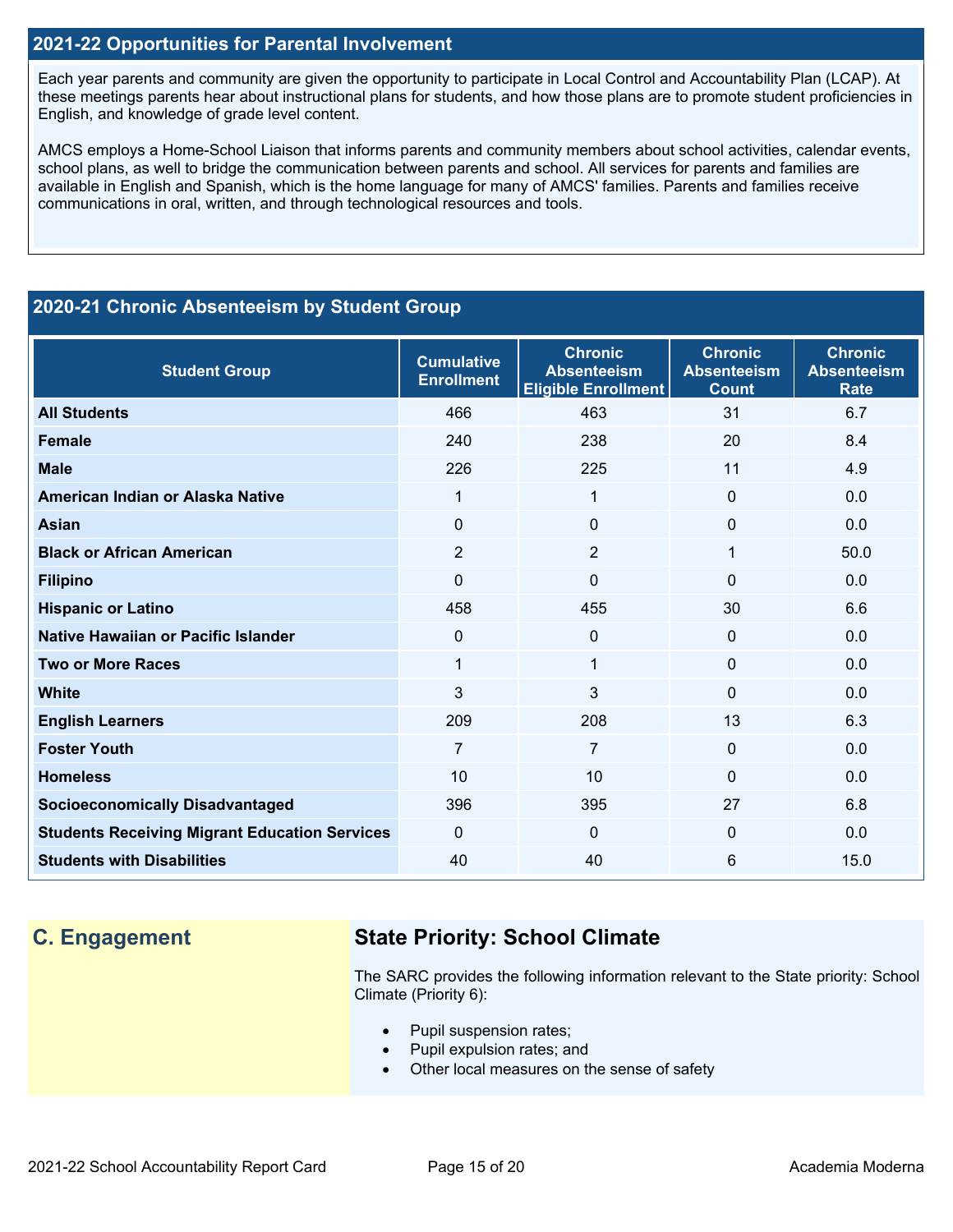### **Suspensions and Expulsions**

This table displays suspensions and expulsions data collected between July through June, each full school year respectively. Data collected during the 2020-21 school year may not be comparable to earlier years of this collection due to differences in learning mode instruction in response to the COVID-19 pandemic.

| Subject            | <b>School</b><br>2018-19 | <b>School</b><br>2020-21 | <b>District</b><br>2018-19 | <b>District</b><br>2020-21 | <b>State</b><br>2018-19 | <b>State</b><br>2020-21 |
|--------------------|--------------------------|--------------------------|----------------------------|----------------------------|-------------------------|-------------------------|
| <b>Suspensions</b> | . 20                     | 0.00                     | 0.65                       | 0.00                       | 3.47                    | 0.20                    |
| <b>Expulsions</b>  | 0.00                     | 0.00                     | 0.02                       | 0.00                       | 0.08                    | 0.00                    |

This table displays suspensions and expulsions data collected between July through February, partial school year due to the COVID-19 pandemic. The 2019-2020 suspensions and expulsions rate data are not comparable to other year data because the 2019-2020 school year is a partial school year due to the COVID-19 crisis. As such, it would be inappropriate to make any comparisons in rates of suspensions and expulsions in the 2019-2020 school year compared to other school years.

| <b>Subject</b>     | <b>School</b><br>2019-20 | <b>District</b><br>2019-20 | <b>State</b><br>2019-20 |
|--------------------|--------------------------|----------------------------|-------------------------|
| <b>Suspensions</b> | 1.42                     | 0.44                       | 2.45                    |
| <b>Expulsions</b>  | 0.00                     | 0.02                       | 0.05                    |

### **2020-21 Suspensions and Expulsions by Student Group**

| <b>Student Group</b>                                 | <b>Suspensions Rate</b> | <b>Expulsions Rate</b> |
|------------------------------------------------------|-------------------------|------------------------|
| <b>All Students</b>                                  | 0.00                    | 0.00                   |
| <b>Female</b>                                        | 0.00                    | 0.00                   |
| <b>Male</b>                                          | 0.00                    | 0.00                   |
| American Indian or Alaska Native                     | 0.00                    | 0.00                   |
| Asian                                                | 0.00                    | 0.00                   |
| <b>Black or African American</b>                     | 0.00                    | 0.00                   |
| <b>Filipino</b>                                      | 0.00                    | 0.00                   |
| <b>Hispanic or Latino</b>                            | 0.00                    | 0.00                   |
| Native Hawaiian or Pacific Islander                  | 0.00                    | 0.00                   |
| <b>Two or More Races</b>                             | 0.00                    | 0.00                   |
| <b>White</b>                                         | 0.00                    | 0.00                   |
| <b>English Learners</b>                              | 0.00                    | 0.00                   |
| <b>Foster Youth</b>                                  | 0.00                    | 0.00                   |
| <b>Homeless</b>                                      | 0.00                    | 0.00                   |
| <b>Socioeconomically Disadvantaged</b>               | 0.00                    | 0.00                   |
| <b>Students Receiving Migrant Education Services</b> | 0.00                    | 0.00                   |
| <b>Students with Disabilities</b>                    | 0.00                    | 0.00                   |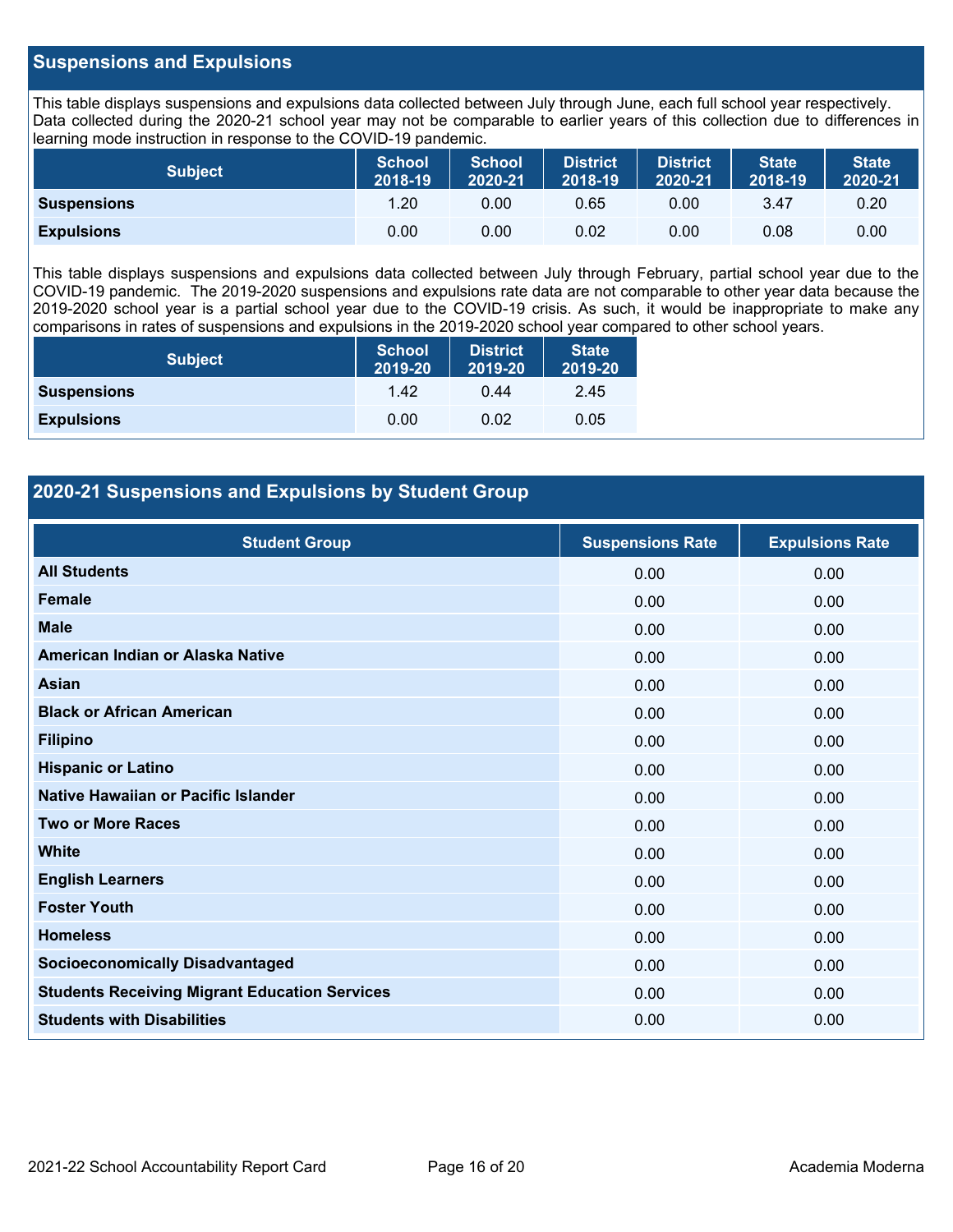### **2021-22 School Safety Plan**

Academia Moderna Charter School is committed to maintaining a safe and secure campus for all of its pupils and staff. The School Safety Plan covers Academia Moderna's policies and expectations regarding the practices for the school in maintaining the security of the physical campus, responding appropriately to emergencies, increasing the safety and protection of students and staff, and creating a safe and orderly environment that is conducive to learning. All school employees receive year long training opportunities in the Comprehensive School Safety Plan upon joining the school, and should review any changes to the Plan Annually. The school and its staff members will maintain policies, practices and procedures so that the campus is physically secure and safe. Emergency drills and procedures are reviewed and practiced monthly with the students and staff.

The updated AMCS Comprehensive School Safety Plan was last reviewed by our ELAC and SSC and approved by the Alta Executive Board in November 2021.

## **D. Other SARC Information Information Required in the SARC**

The information in this section is required to be in the SARC but is not included in the state priorities for LCFF.

### **2018-19 Elementary Average Class Size and Class Size Distribution**

This table displays the 2018-19 average class size and class size distribution. The columns titled "Number of Classes" indicates how many classes fall into each size category (a range of total students per class). The "Other" category is for multigrade level classes.

| <b>Grade Level</b> | <b>Average</b><br><b>Class Size</b> | $\mid$ Number of Classes with $\mid$ Number of Classes with $\mid$ Number of Classes with<br>1-20 Students | 21-32 Students | 33+ Students |
|--------------------|-------------------------------------|------------------------------------------------------------------------------------------------------------|----------------|--------------|
| n                  | 26                                  |                                                                                                            | د              |              |
|                    | 25                                  |                                                                                                            | 3              |              |
|                    | 25                                  |                                                                                                            |                |              |
|                    | 26                                  |                                                                                                            | 3              |              |
|                    | 26                                  |                                                                                                            |                |              |
|                    | 27                                  |                                                                                                            |                |              |
|                    |                                     |                                                                                                            |                |              |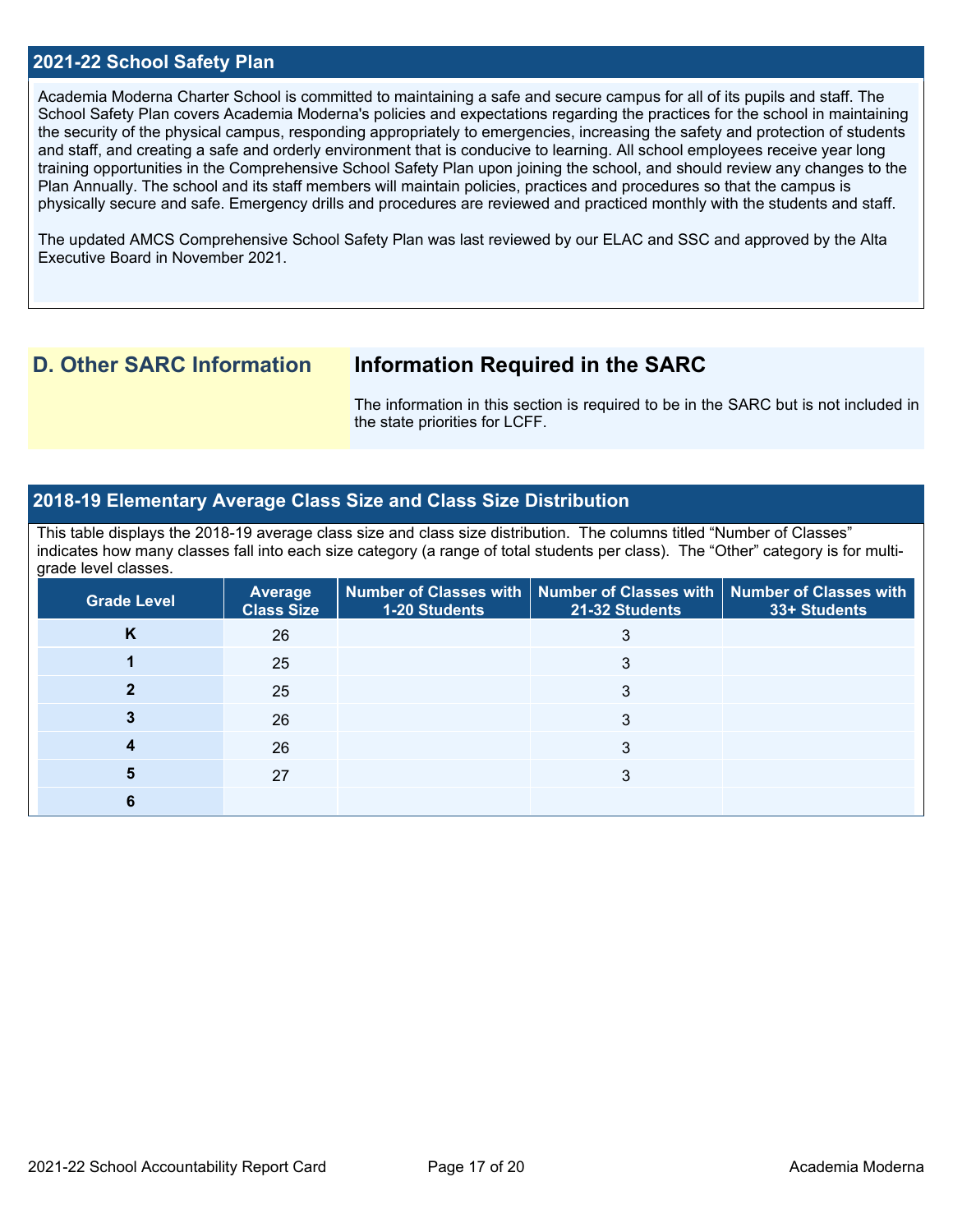### **2019-20 Elementary Average Class Size and Class Size Distribution**

This table displays the 2019-20 average class size and class size distribution. The columns titled "Number of Classes" indicates how many classes fall into each size category (a range of total students per class). The "Other" category is for multi-grade level classes.

| <b>Grade Level</b> | <b>Average</b><br><b>Class Size</b> | 1-20 Students | Number of Classes with   Number of Classes with   Number of Classes with<br>21-32 Students | 33+ Students |
|--------------------|-------------------------------------|---------------|--------------------------------------------------------------------------------------------|--------------|
| n.                 | 26                                  |               | 9                                                                                          |              |
|                    | 26                                  |               | 9                                                                                          |              |
|                    | 28                                  |               | 9                                                                                          |              |
|                    | 28                                  |               | 9                                                                                          |              |
|                    | 26                                  |               | 9                                                                                          |              |
| 5                  | 25                                  |               | 9                                                                                          |              |
|                    |                                     |               |                                                                                            |              |

### **2020-21 Elementary Average Class Size and Class Size Distribution**

This table displays the 2020-21 average class size and class size distribution. The columns titled "Number of Classes" indicates how many classes fall into each size category (a range of total students per class). The "Other" category is for multi-grade level classes.

| <b>Grade Level</b> | <b>Average</b><br><b>Class Size</b> | 1-20 Students | Number of Classes with   Number of Classes with   Number of Classes with<br>21-32 Students | 33+ Students |
|--------------------|-------------------------------------|---------------|--------------------------------------------------------------------------------------------|--------------|
| N                  | 22                                  |               | 6                                                                                          |              |
|                    | 22                                  |               | 6                                                                                          |              |
|                    | 26                                  |               | 6                                                                                          |              |
|                    | 24                                  |               | 6                                                                                          |              |
|                    | 27                                  |               | 6                                                                                          |              |
|                    | 25                                  |               | 6                                                                                          |              |
|                    |                                     |               |                                                                                            |              |

### **2020-21 Ratio of Pupils to Academic Counselor**

This table displays the ratio of pupils to Academic Counselor. One full time equivalent (FTE) equals one staff member working full time; one FTE could also represent two staff members who each work 50 percent of full time.

| <b>Title</b>                        | <b>Ratio</b> |
|-------------------------------------|--------------|
| <b>Pupils to Academic Counselor</b> |              |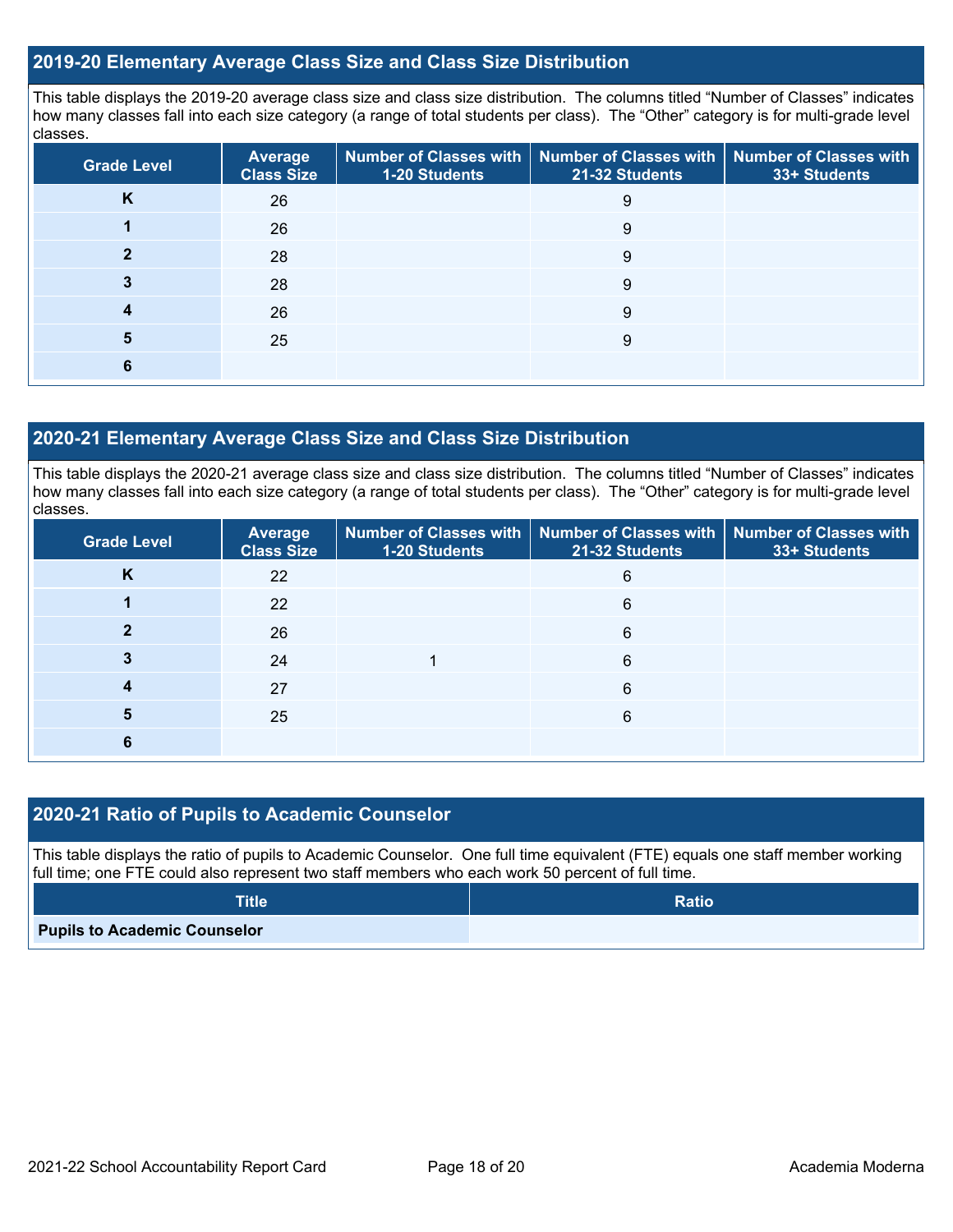### **2020-21 Student Support Services Staff**

This table displays the number of FTE support staff assigned to this school. One full time equivalent (FTE) equals one staff member working full time; one FTE could also represent two staff members who each work 50 percent of full time.

| <b>Title</b>                                                         | <b>Number of FTE Assigned to School</b> |
|----------------------------------------------------------------------|-----------------------------------------|
| <b>Counselor (Academic, Social/Behavioral or Career Development)</b> | 0                                       |
| Library Media Teacher (Librarian)                                    | 0                                       |
| <b>Library Media Services Staff (Paraprofessional)</b>               | 0                                       |
| <b>Psychologist</b>                                                  | 0                                       |
| <b>Social Worker</b>                                                 | $\Omega$                                |
| <b>Speech/Language/Hearing Specialist</b>                            | $\Omega$                                |
| <b>Resource Specialist (non-teaching)</b>                            | 0                                       |

### **2019-20 Expenditures Per Pupil and School Site Teacher Salaries**

This table displays the 2019-20 expenditures per pupil and average teach salary for this school. Cells with N/A values do not require data.

| <b>Level</b>                                         | <b>Total</b><br><b>Expenditures</b><br><b>Per Pupil</b> | <b>Expenditures</b><br><b>Per Pupil</b><br>(Restricted) | <b>Expenditures</b><br><b>Per Pupil</b><br>(Unrestricted) | <b>Average</b><br><b>Teacher</b><br><b>Salary</b> |
|------------------------------------------------------|---------------------------------------------------------|---------------------------------------------------------|-----------------------------------------------------------|---------------------------------------------------|
| <b>School Site</b>                                   | 13858                                                   | 4873                                                    | 8985                                                      | 62590                                             |
| <b>District</b>                                      | N/A                                                     | N/A                                                     |                                                           |                                                   |
| <b>Percent Difference - School Site and District</b> | N/A                                                     | N/A                                                     |                                                           |                                                   |
| <b>Percent Difference - School Site and State</b>    | N/A                                                     | N/A                                                     |                                                           |                                                   |

### **2020-21 Types of Services Funded**

Academia Moderna Charter School receives Title I, II, III, 21st Century Grant for Expanded Learning, ELO Grant, CSI, ESSER I - III funds, in addition to Special Education and general funds.

Types of Services Funded are as follows: International Baccalaureate Program training and implementation Individual with Disabilities Education (IDEA) Student Success Team (SST) English Learner Program Equipment and resources for distance learning Restorative Practices training and implementation. Professional Development for teachers, support staff and administrators Technology implementation (1 to 1) laptops for students Positive Behaviors Interventions and Supports (PBIS) training and implementation Saturday School and inter-session for student instructional support and intervention Summer School & Winter Program to support and interventions Intervention, Enrichment and Supports before, during, and after school